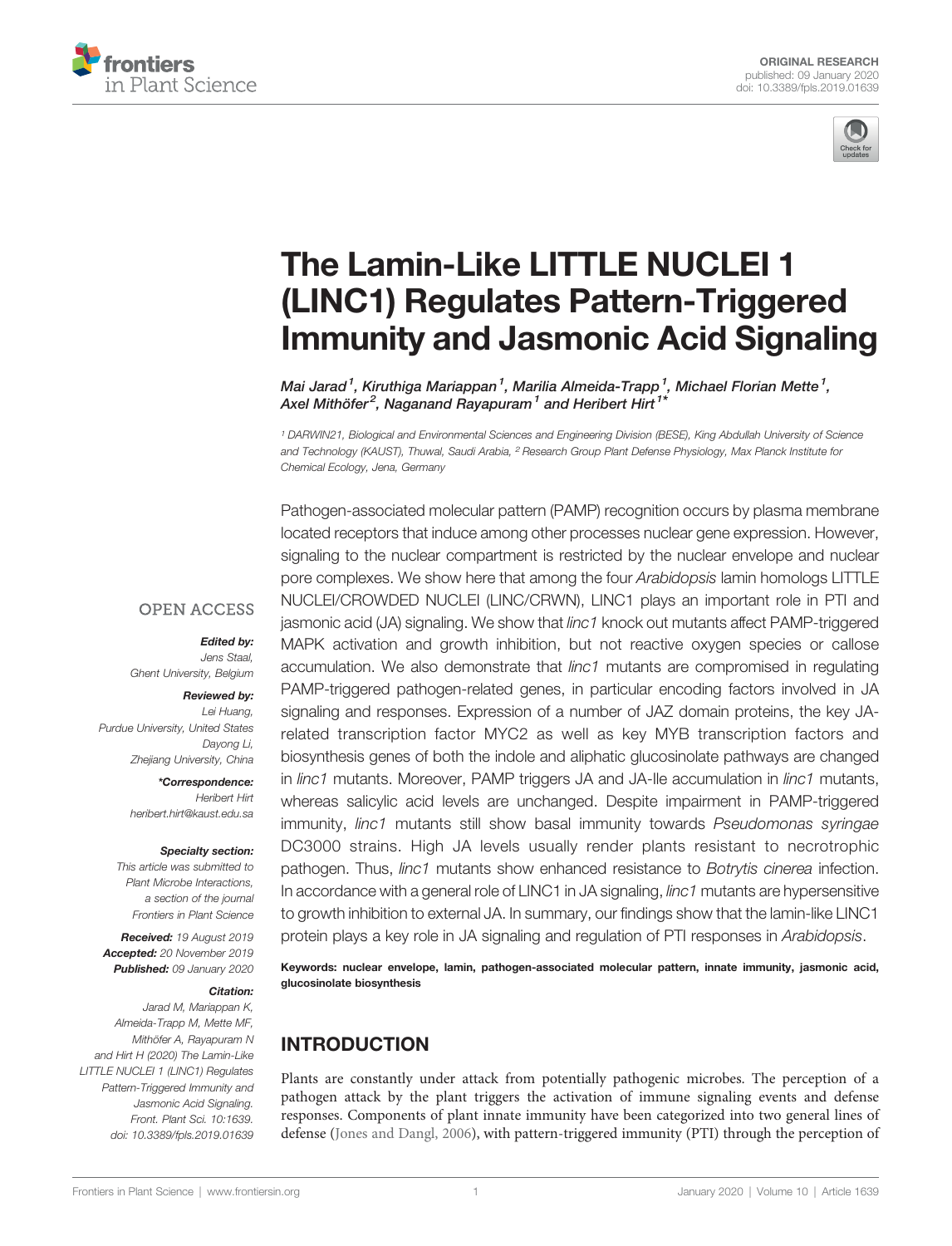pathogen-associated molecular patterns (PAMPs) by membrane bound pattern recognition receptors representing the first ([Schwessinger and Ronald, 2012](#page-13-0); [Macho and Zipfel, 2014\)](#page-13-0). Early defense responses include a rise in the intracellular calcium concentration ([Liese and Romeis, 2013](#page-13-0)), the production of reactive oxygen species (ROS) [\(Torres et al.,](#page-13-0) [2006\)](#page-13-0), the activation of mitogen-activated protein kinase (MAPK) cascades and the expression of pathogen-related proteins [\(Nurnberger et al., 2004;](#page-13-0) [Ahuja et al., 2012](#page-12-0)), and the biosynthesis of stress-related hormones such as salicylic acid (SA), jasmonic acid (JA), and ethylene [\(Grant and Jones, 2009](#page-13-0); [Tsuda et al., 2013](#page-13-0)). These early events after PAMP perception lead to defense responses mediated by transcriptional reprogramming ([Mur et al., 2008](#page-13-0)), stomatal closure, production of antimicrobial compounds [\(Dixon, 2001](#page-12-0)), and the deposition of callose [\(Gomez-Gomez et al., 1999\)](#page-13-0). The second tier of the plant defense system elicits a more robust and long-term response and is termed effector-triggered immunity. Effector-triggered immunity is prompted when effectors transferred by host-adapted pathogens in order to interrupt signaling steps of the PTI response are recognized by Resistance proteins of the host cells [\(Jones and Dangl, 2006](#page-13-0); [Nicaise et al., 2009](#page-13-0); [Collier and Moffett, 2009](#page-12-0); [Dodds and](#page-12-0) [Rathjen, 2010;](#page-12-0) [Tsuda and Katagiri, 2010;](#page-13-0) [Hann et al., 2010](#page-13-0); [Spoel and Dong, 2012](#page-13-0); [Takken and Goverse, 2012](#page-13-0)).

JA not only regulates plant development, but also plays a pivotal role in local and systemic pathogen resistance responses. JA-Ile is the bio-active form of JA, it induces the formation of a receptor complex that leads to the ubiquitination and degradation of the JAZ (JASMONATE ZIM-DOMAIN) transcriptional repressors ([Thines et al., 2007](#page-13-0); [Browse, 2009](#page-12-0); [Fonseca et al., 2009;](#page-12-0) [Koo et al.,](#page-13-0) [2009](#page-13-0); [Yan et al., 2016](#page-13-0)). In the absence of pathogen challenge, low levels of JA-Ile allow JAZ accumulation and repression of JAZ target genes ([Pauwels and Goossens, 2011;](#page-13-0) [Zhang et al., 2015\)](#page-13-0). Upon pathogen-induced JA-Ile accumulation, JAZs interact with the Fbox CORONATINE INSENSITIVE 1 (COI1), forming a coreceptor complex leading to JAZ degradation and transcriptional induction ([Pauwels and Goossens, 2011](#page-13-0)).

Signal transduction induced by extracellular factors such as PAMPs ultimately results in modulation of gene expression in the nuclear compartment. However, access to the genomic DNA embedded in chromatin is restricted by the nuclear envelope and transport through nuclear pore complexes (NPCs). NPCs, which are embedded in the nuclear envelope, are surrounded by inner and outer nuclear membrane proteins. These NPCs include the SUN (Sad1p, UNC-84) and the membrane-spanning KASH (Klarsicht, ANC-1, Syne Homology domain) proteins ([Poulet](#page-13-0) [et al., 2017](#page-13-0)). A series of plant-specific WPP domain proteins play an analogous role to the metazoan KASH proteins including the anchoring of the RanGAP GTPase to the outer nuclear membrane ([Xu et al., 2007;](#page-13-0) [Zhao et al., 2008](#page-14-0); [Zhou et al.,](#page-14-0) [2012\)](#page-14-0). The protein complex that is formed by the KASH and SUN proteins is proposed to link the cytoskeleton to the nucleoskeleton. SUN1 and SUN2 interact with the LITTLE NUCLEI1 (LINC1)/CROWDED NUCLEUS1 (CRWN1) protein that lies at the periphery of the nucleoplasm, providing

shape and size to the nucleus [\(Graumann, 2014](#page-13-0)). On the other hand, SUN proteins also interact with the WPP-INTERACTING PROTEIN (WIP1) protein that lies on the outer nuclear membrane ([Zhou et al., 2012\)](#page-14-0). WIP1 is closely related to WIT proteins, which link the nuclear envelope to actin filaments via the plant-specific KAKU1 myosin-like protein ([Tamura](#page-13-0) [et al., 2013\)](#page-13-0).

In Arabidopsis, the LITTLE NUCLEI/CROWDED NUCLEI gene family has four members, LINC1 to LINC4. While linc1 and linc4 single mutants are affected in nuclear size, nuclear shape, and chromatin organization, some double and triple mutants also show a dwarf phenotype [\(Dittmer et al., 2007;](#page-12-0) [Wang et al.,](#page-13-0) [2013](#page-13-0)). A recent study reported that LINC1 and LINC3 are involved in seed germination by regulating the degradation of ABA-INSENSITIVE5 (ABI5) protein ([Zhao et al., 2016](#page-14-0)). Furthermore, LINC1 also interacts with the NAC transcription factor NTL9 and plays a role in suppressing the plant immune response towards the virulent pathogen Pseudomonas syringae pv. maculicola (Psm) ES4326 [\(Guo et al., 2017\)](#page-13-0). Guo et al. also reported a role for pathogens and SA in inducing LINC1 degradation, which interacts with NTL9 and SNI1 to inhibit PR1 transcription ([Guo et al., 2017](#page-13-0)).

Here, we demonstrate that LINC1 plays a role in regulating PTI responses. By characterizing PTI in linc1 knock out mutants, we show that LINC1 influences several components of the JA and glucosinolate (GS) biosynthetic and signaling pathways. The induction of the immune response in the *linc1* mutant plants is affected and leads to induction in JA accumulation and transcriptional reprogramming. Furthermore, both tryptophanderived indole glucosinolate (IGS) and methionine-derived aliphatic glucosinolate (AGS) signaling pathways are affected in linc1 mutants in PTI. The data reported in this study establish that LINC1 is a positive regulator of PTI responses and plays a role in JA signaling and GS biosynthesis.

# RESULTS

#### LINC1 Positively Regulates Early and Late PTI Responses

LINCs contain a tripartite structure with a central coiled coil domain as well as nuclear localization signals and are proposed to be the best candidates of lamins in Arabidopsis ([Guo and Fang,](#page-13-0) [2014](#page-13-0)). They have been shown to participate in functions such as in regulating chromatin organization and nuclear shape and size that are controlled by nuclear lamins in organisms other than plants. Arabidopsis quadruple linc mutants are not viable [\(Dittmer et al., 2007](#page-12-0); [Sakamoto and Takagi, 2013;](#page-13-0) [Wang et al.,](#page-13-0) [2013](#page-13-0)), but mutations in both LINC1 and LINC4, but not in LINC2 and LINC3, can change nuclear size and the shape of differentiated cells [\(Dittmer et al., 2007](#page-12-0); [Dittmer and Richards,](#page-12-0) [2008](#page-12-0)). However, except for recent reports on the role of LINC1 and LINC3 in seed germination [\(Zhao et al., 2016](#page-14-0)), and enhanced disease phenotype in the *linc1 linc2* double mutant ([Guo et al.,](#page-13-0) [2017](#page-13-0)), the functions of LINC proteins have not been further characterized.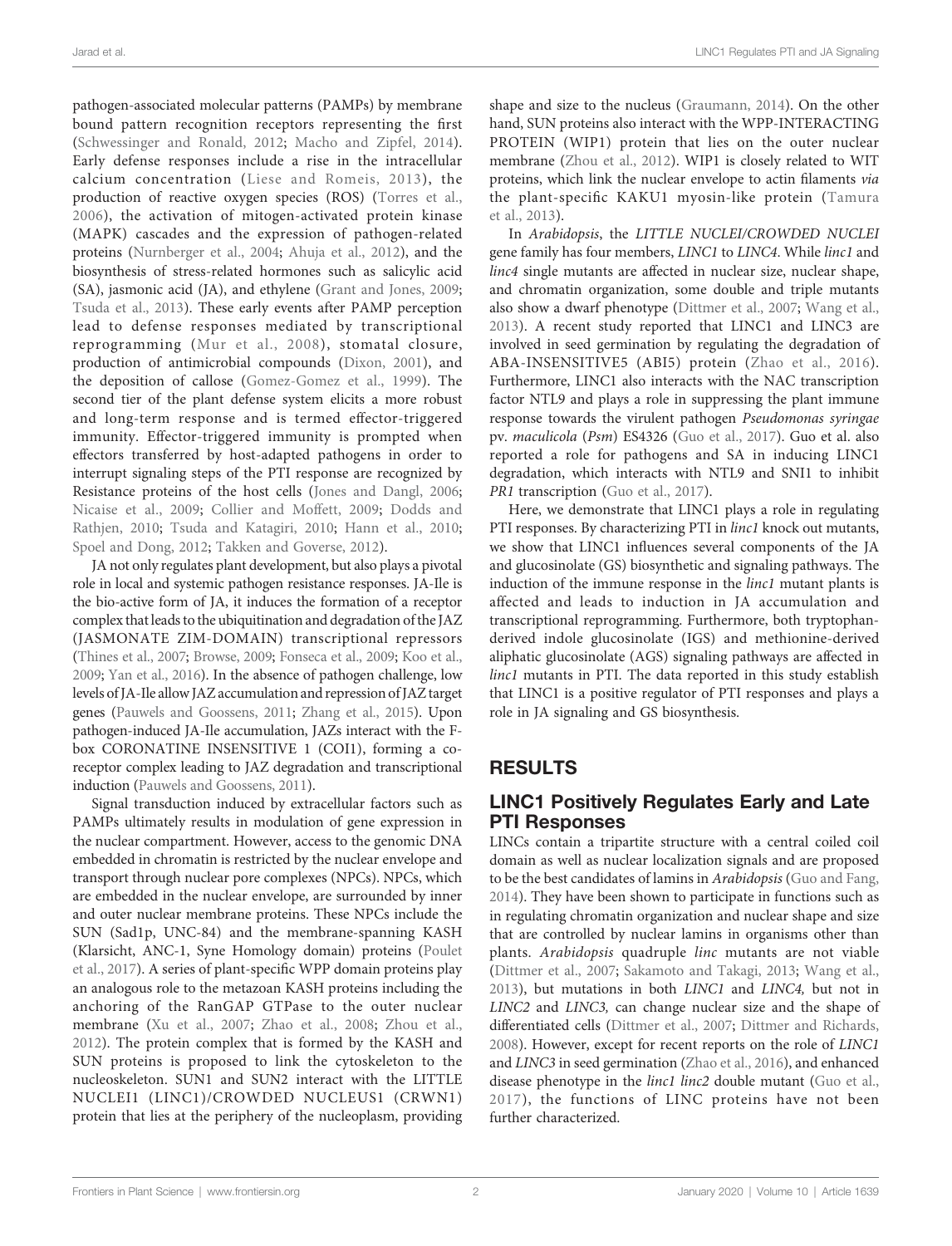To elucidate the specific role of LINC1 in the PTI stress response, we investigated whether LINC1 is involved in flg22-induced PTI responses. We obtained T-DNA insertion lines linc1-1 [\(Dittmer](#page-12-0) [et al., 2007](#page-12-0)) and linc1-2 ([Sakamoto and Takagi, 2013\)](#page-13-0) and confirmed by quantitative RT-PCR analysis (qRT-PCR) that both are knock out mutants ([Figures S1A, S1B](#page-12-0)). Nevertheless, as reported before, both had no visible developmental or growth phenotype ([Figure 1A](#page-3-0)). In order to generate complementation lines, we introduced a GFP-tagged LINC1-fusion construct under the control of a constitutive ubiquitin gene-derived promoter into the linc1-1 mutant line by Agrobacterium-mediated transformation. Two of the obtained transgenic lines, ProUbi: LINC1-GFP C#2 and ProUbi: LINC1-GFP C#5, showed similar LINC1 transcript levels as wild type plants ([Figure S2](#page-12-0)) and exhibited no discernable growth or developmental phenotypes ([Figure 1A](#page-3-0)). We also acquired a strong LINC1 overexpression line, Pro35S:LINC1-GFP OE [\(Sakamoto and Takagi, 2013\)](#page-13-0), this line showed 20-fold increased LINC1 transcript levels and the plants were phenotypically slightly larger in size when compared to wild type ([Figures 1A](#page-3-0) and [S1](#page-12-0)).

We then proceeded to examine known early and late PTI responses in the linc1 mutants. PAMP-induced ROS production is one of the well-documented early immune responses, therefore we measured ROS levels upon flg22 treatment in our selected lines. Linc1-1 and linc1-2 mutant plants showed slightly lower flg22 induced ROS levels, whereas the OE, C#2, and C#5 plants showed similar ROS levels as wild type plants ([Figures 1B](#page-3-0), C). Another well documented early PTI response is the activation of the immune MAPKs MPK3, MPK4, and MPK6 in response to flg22, which we checked by testing for activation-specific protein phosphorylation. linc1-1 and linc1-2 mutants displayed a delayed peak of activation of the MAPKs when compared to wild type ([Figure 1D](#page-3-0)).

Furthermore, *linc1-1* and *linc1-2* mutants were completely compromised in the flg22-induced expression of the PTI marker genes FLS2 and FRK1 ([Figure 1E](#page-3-0)). To confirm that the compromised FLS2 and FRK1 expression in these lines was due to the lack of functional LINC1 we examined C#2 and C#5 lines which had been obtained by transforming the linc1-1 mutant. Expression of LINC1-GFP restored flg22-mediated induction of FLS2 and FRK1 expression to normal levels ([Figure 1F](#page-3-0)). We also examined the LINC1 OE line for FLS2 and FRK1 expression and found that it was compromised in flg22-mediated  $FLS2$  and  $FRK1$  induction (**[Figure 1F](#page-3-0)**).

One of the later plant responses to PAMP perception is growth inhibition and increased callose deposition [\(Zhang et al., 2007\)](#page-13-0). Linc1-1 and linc1-2 mutant plants exhibited resistance to growth inhibition by flg22 compared to wild type plants, while LINC1 OE and both complementation lines C#2 and C#5 exhibited normal growth-inhibition responses ([Figure 1G](#page-3-0)). In addition, we measured callose accumulation in our mutant plants as well as in the OE line 24 h after flg22 treatment. However, no significant changes in callose accumulation levels were observed in any of the lines when compared to wild type plants ([Figure 1H](#page-3-0)).

Finally, we tested if LINC1 plays a role during PTI. We infected both linc1-1 and linc1-2 plants by spray-inoculation with the

virulent bacterium P. syringae pv. tomato DC3000 (Pst DC3000), and the non-virulent P. syringae pv. tomato DC3000 hrcC<sup>−</sup> (Pst hrcC<sup>−</sup> ). The Pst hrcC<sup>−</sup> strain is characterized by attenuated virulence due to a lack of a functional type III-secretion system and therefore can be considered as a PTI-specific strain. We observed no difference between bacterial levels within leaf tissue in wild type, linc1-1, and linc1-2 plants after spray-inoculation with Pst DC3000 at 3 or 72 h post-inoculation (hpi) ([Figure 1I](#page-3-0)), indicating that LINC1 does not play an essential role in basal resistance. However, a reduction in resistance was evident in linc1-1 and linc1-2 after 72 h post-inoculation with Pst hrcC<sup>−</sup> ([Figure 1J](#page-3-0)). Since no differences in bacterial levels were observed at 3 h, we could exclude an effect at the level of bacterial access through stomata. The enhanced susceptibility to infection in the LINC1 knock out mutants was largely restored towild type levels in the complementation lines C#2 and  $C#5$  ([Figure 1K](#page-3-0)). To assess the specificity of the enhanced plant resistance detected in linc1 mutants, we tested whether a similar phenotype could be observed in T-DNA knockout mutant lines of other members of the LINC gene family [\(Wang et al., 2013\)](#page-13-0). To test whether flg22-induced priming is affected in linc1, we pretreated wild type and linc1-1 plants with flg22 24 h before Pst hrcCinfection.Wt and linc1-1 plants showed similar priming, indicating that linc1-1 is not compromised in flg22 priming ([Figure 1L](#page-3-0)). We did not find significant changes in response to Pst hrcC<sup>−</sup> infection in linc2, linc3, linc4, linc1/linc4, or linc2/linc3 plants at 72 hpi ([Figure](#page-12-0) [S3](#page-12-0)). Interestingly, although we did not see major effects of the OE lines in PTI markers, these plants showed lower infection levels than in wild type plants. Moreover, since Guo et al. reported that among the single and double linc mutant lines tested, they observed a slightly enhanced pathogen resistance phenotype to the virulent Psm ES4326 pathogen in the single linc1-1 mutant, we decided to investigate whether a similar phenotype could be observed in the linc1 mutants plants used in this study. We observed no significant changes in response to Psm ES4326 pathogen infection in linc1-1, linc1-2, OE, C#2, and C#5 plants after 72 hpi ([Figure S4](#page-12-0)).

Taken together, our data demonstrate that the disease resistance to Pst hrcC<sup>−</sup> is strongly affected in linc1 mutant plants. Moreover, these results also indicate that LINC1 plays a significant role in the regulation of PAMP-induced MAPK activation and defense gene expression.

#### LINC1 Regulates PAMP-Triggered Gene Expression

In order to identify genes dependent on LINC1 in their regulation after Pst hrcC<sup>−</sup> treatment, we performed a global transcriptome analysis on samples from three independent repeats of 14 day old seedlings of wild type and linc1-1 mutant plants ([Figure 2](#page-4-0)). The plants were harvested at 24 hpi of Pst hrcC<sup>−</sup> . Of the 24,911 transcripts that were represented in the data, 1618 genes showed differential expression (fold change > 1.5, p value < 0.05). Comparing non-treated linc1-1 to wild type plants, we found 420 upregulated and 912 down regulated genes. Comparing mock treated to Pst hrcC<sup>−</sup> treated samples, we found 786 upregulated and 832 downregulated genes in wild type compared to 865 upregulated and 456 down regulated genes in *linc1-1* (fold change  $> 1.5$ , P value  $< 0.05$ ). When we compared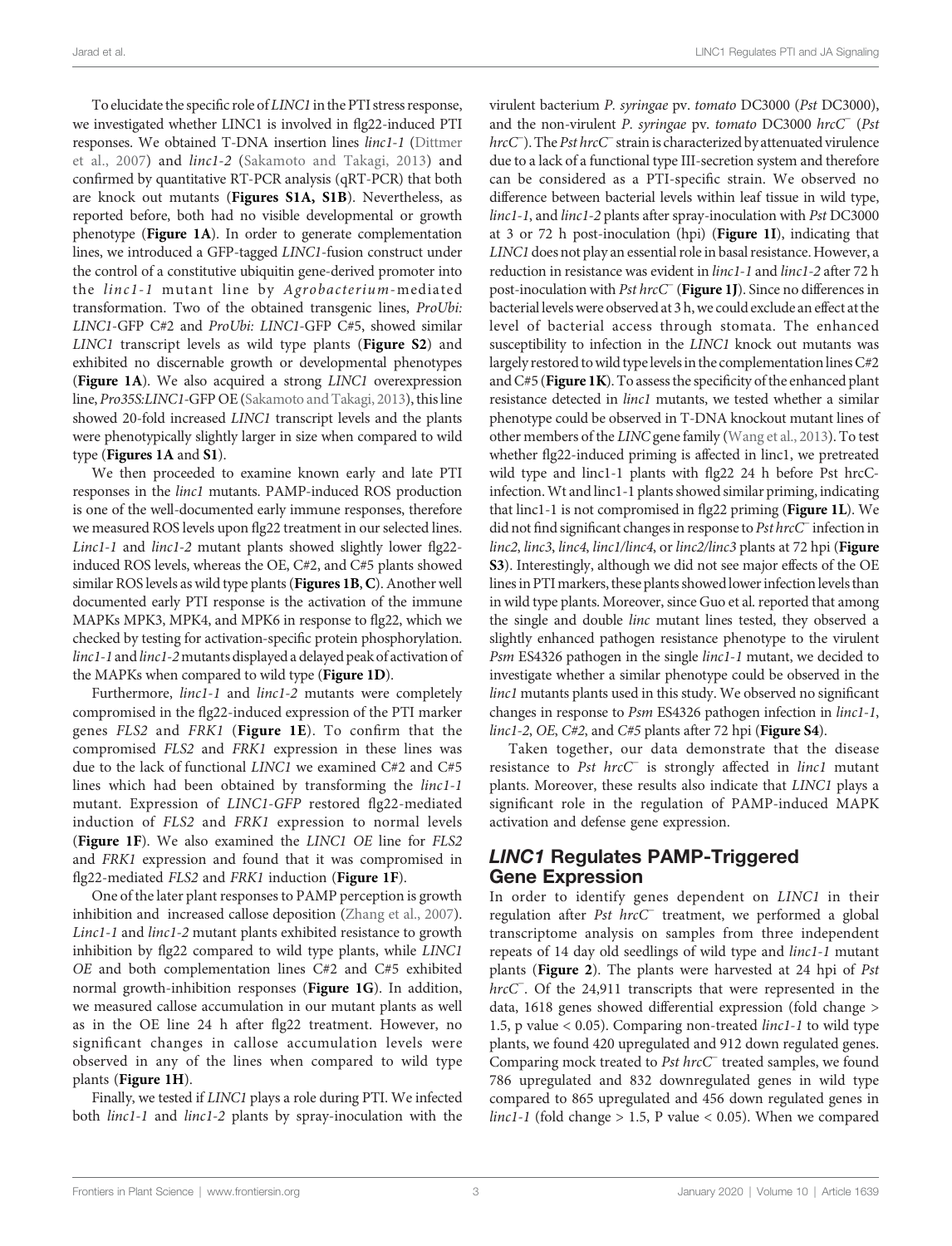<span id="page-3-0"></span>

FIGURE 1 | LINC1 regulates early and late PTI responses. (A) Morphological phenotypes of 4-week old jiffy grown plants. (B) flg22-induced ROS burst over 40 min in leaf discs of 5-week old plants WT, linc1-1, linc1-2 plants and (C) in WT, C#2, C#5, OE plants. (D) flg22-induced MAPK activation in WT, linc1-1 and linc1-2 plants. (E, F) FLS2 and FRK1 marker gene expression in 10-day old seedlings treated with 1 µM flg22 for 30 min of WT, linc1-1, linc1-2 plants and in WT, C#2, C#5, OE plants. (G) flg22-induced seedling growth inhibition of WT, linc1-1, linc1-2, C#2, C#5, and OE plants. (H) flg22-induced callose deposition in WT, linc1-1, linc1-2, C#2, C#5, and OE plants. (I) Bacterial population evaluated in 4-week old WT, linc1-1, linc1-2 plants after 3 and 72 hpi with Pst DC3000 at an OD 600 nm  $= 0.02$ . (J) Bacterial population evaluated in 4-week old WT, linc1-1, linc1-2, and OE plants after 3 and 72 hpi with Pst hrcC- at an OD 600nm = 0.02. (K) Bacterial population evaluated in 4-week old WT, C#2 and C#5 plants after 3 and 72 hpi with Pst hrcC at an OD 600 nm = 0.02. (L) Bacterial population evaluated in 4-week old WT and linc1-1 plants pretreated with water or 1 1 µM flg22 for 24 hours and then challenged with Pst DC3000 at an OD 600 nm = 0.02 after 3 and 72 hpi. Flg22 priming of WT and linc1-1 plants with flg22 at 24 h before Pst hrcC- infection. The data are shown in (E–L) are means from three biological replicates with a two-way Anova. Asterisk indicates a significant difference with  $P < 0.05$  when compared with the wild type.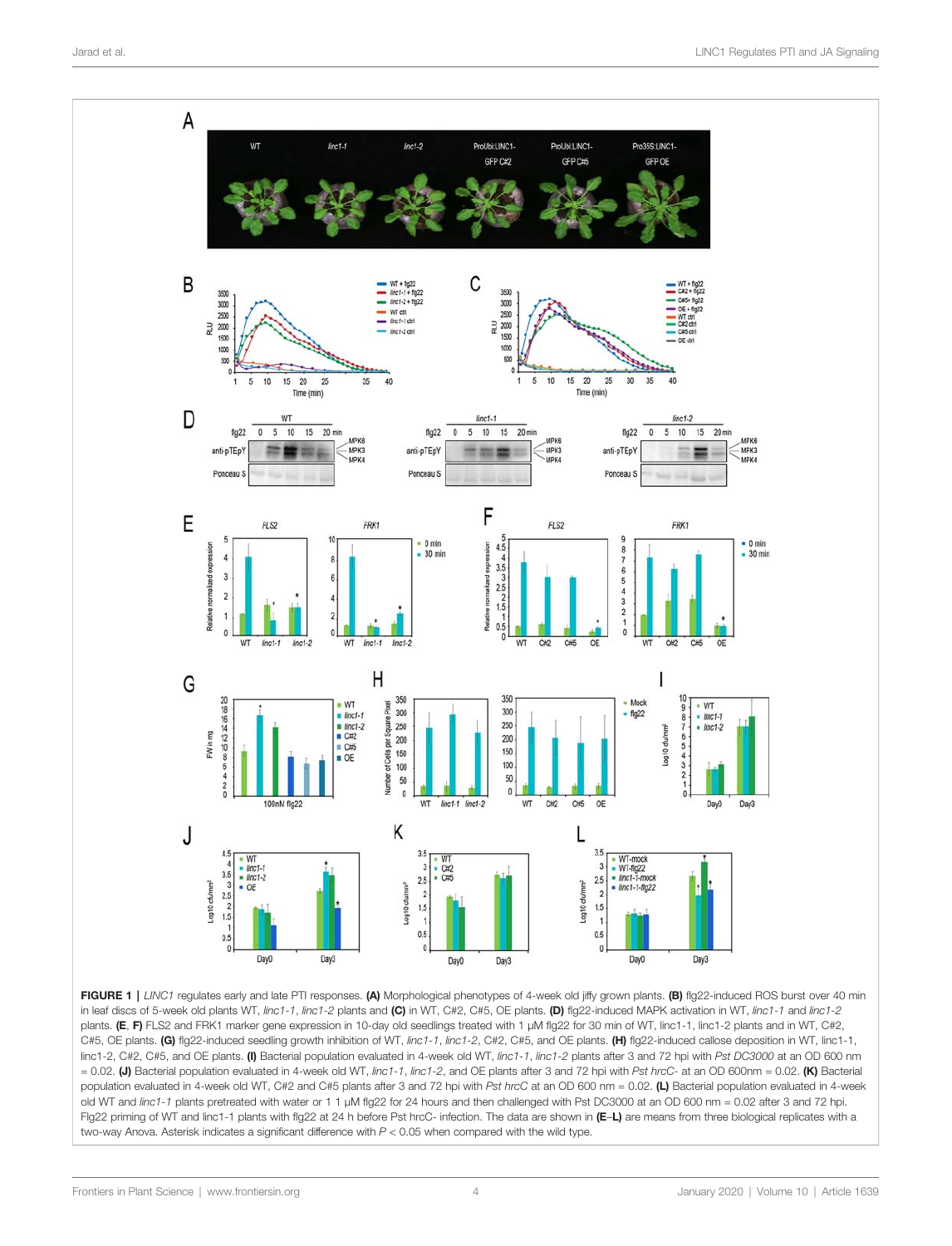<span id="page-4-0"></span>

using MeV4.0. Red color indicates relatively high expression, and green indicates relatively low expression. (B) Expression pattern of the gene clusters defined in panel A. (C) Enrichment of genes with GO terms of significantly enriched gene families. The fold enrichment was calculated based on the frequency of genes annotated to the term compared with their frequency in the genome.

the differentially regulated genes (DEGs) in Pst hrcC<sup>−</sup> treated linc1-1 and Pst hrcC<sup>−</sup> treated wild type plants, we found that 55% of linc1-1 Pst hrcC<sup>−</sup> DEGs are downregulated (585 genes), whereas 45% are up-regulated (385 genes) ([Figure S5A](#page-12-0)).

GO analysis of genes down regulated in linc1-1 inoculated with Pst hrcC<sup>−</sup> in comparison to wild type inoculated with Pst hrcC<sup>−</sup> showed a clear enrichment in genes involved in defense response, response to hormones, and hormone mediated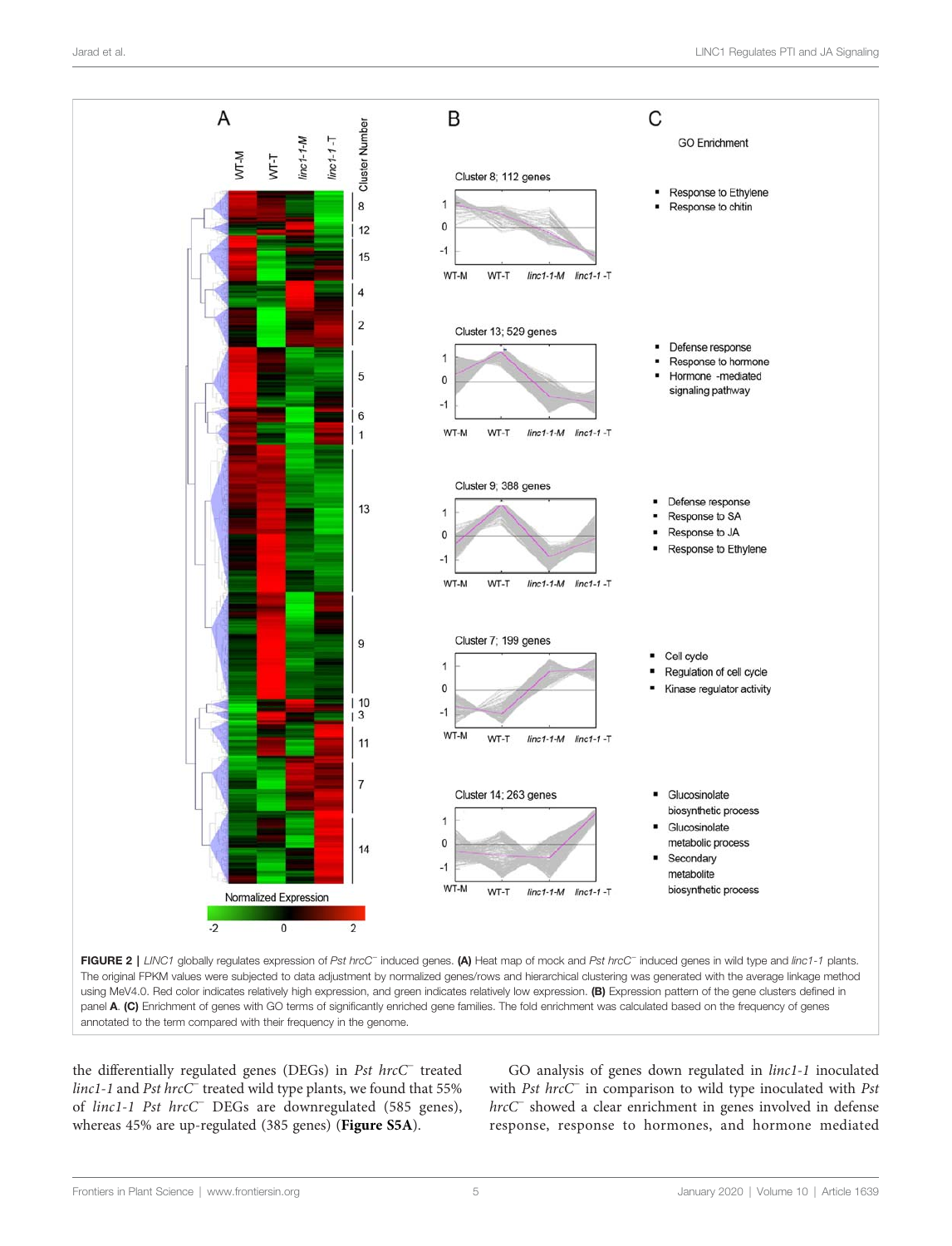signaling pathways ([Figure S5B](#page-12-0)). In contrast, up-regulated genes were enriched in cell cycle-, GS biosynthesis-, and metabolismrelated functions ([Figure S5C](#page-12-0)).

To gain a deeper understanding of the role of LINC1, we carried out hierarchical clustering of Pst hrcC<sup>−</sup> induced genes in linc1-1, which were then separated into 15 clusters and examined by GO enrichment ([Figure 2A](#page-4-0)). Clusters 9, 13, and 14 contained the largest numbers of DEGs with 388, 529, and 263 genes, respectively, revealing that in linc1-1 mutants, immune-related genes are repressed when compared to the situation of Pst hrcC<sup>−</sup> induced genes in wild type ([Figure 2B](#page-4-0)). A number of GO categories that are all associated with defense processes, including systemic acquired resistance, and the key defense hormones ethylene (ET), SA, and JA, were significantly compromised in linc1-1 mutant plants upon Pst hrcC<sup>−</sup> treatment. Interestingly, a strong upregulation of secondary metabolite and GS biosynthesis and metabolism was also observed in Pst hrcC<sup>−</sup> challenged linc1-1 mutant plants ([Figure 2C](#page-4-0)).

#### LINC1 Modulates Defense and Hormone Related Genes

To further examine the mechanisms by which LINC1 regulates hormone-related genes, we performed qRT-PCR for SA-, ET-, and JA-related genes upon Pst hrcC<sup>−</sup> treatment. QRT-PCR confirmed the RNA-seq results indicating a repression in the expression of the SA-related genes PR1, PR2, AIG1, and NIMIN1 in the Pst hrcC<sup>−</sup> treated linc1-1 mutant when compared to Pst hrcC<sup>−</sup> treated wild type plants ([Figure 3A](#page-6-0)). Similarly, the ETrelated genes ACS8, ACS11, ERF2, and ERF6 also exhibited repressed gene expression in the Pst hrcC<sup>−</sup> treated linc1-1 mutant when compared to Pst hrcC<sup>−</sup> treated wild type plants ([Figure 3B](#page-6-0)). On the other hand, the JA-related genes MYC2, PDF1.2b, VSP1, and VSP2 showed a marked increase in the expression in both the mock and Pst hrcC<sup>−</sup> treated plants when compared with wild type plants (Figure  $3C$ ). These results confirm the transcriptome data and point to an important role for LINC1 in modulating the expression of defense-related hormone genes. We were able to see recovery of the expression of all of these genes to wild type levels in the C#2, C#5, and OE lines ([Figures S6](#page-12-0), [S7](#page-12-0), [S8](#page-12-0)).

#### Effect of LINC1 on JA Accumulation and **Signal Transduction**

Both the transcriptome data as well as the qRT-PCR results indicated that a substantial number of JA-related genes are significantly affected in the *linc1-1* mutant. Since these changes in JA-related gene expression could affect endogenous JA and JA-Ile levels, we quantified their levels in the LINC1 knock out and the OE lines. We found a significant increase in JA and JA-Ile levels in the linc1-1 mutant compared with wild type plants following inoculation with Pst hrcC<sup>−</sup> at 24 hpi, while JA-Ile levels exhibited a reduction in the OE line ([Figure 4A](#page-7-0)). High JA levels are known to boost resistance to necrotrophic pathogens. Therefore, we examined the *linc1* mutant plants as well as the OE line for sensitivity to the necrotrophic fungal pathogen Botrytis cinerea. The linc1 mutants were more resistant against B. cinerea, while the OE line exhibited a wild type-like response

([Figure S9A](#page-12-0) and B). Furthermore, we found no changes in SA levels in the linc1-1 mutant and the OE line compared with wild type plants following inoculation with Pst hrcC<sup>−</sup> at 24 hpi ([Figure S9C](#page-12-0)).

Recent studies highlighted a transcriptionally activated JA-Ile catabolic pathway, which is mediated through three endoplasmic reticulum (ER)-localized cytochrome P450 oxidases, CYP94B1, CYP94B3, and CYP94C1, that induce JA break-down [\(Heitz](#page-13-0) [et al., 2012;](#page-13-0) [Koo et al., 2014\)](#page-13-0). From our transcriptome data, we found that the expression of CYP94B1 and CYP94C1 was significantly inhibited following Pst hrcC<sup>−</sup> treatment. In order to confirm this observation, we performed qRT-PCR analysis on CYP94B1 and CYP94C1 expression levels. Pst hrcC<sup>−</sup> induced expression of CYP94B1 and CYP94C1 was compromised in the linc1-1 mutant when compared to WT ([Figure 4B](#page-7-0)). In contrast, recovery of the induction of these two genes to wild type levels was observed in C#2, C#3, and OE lines ([Figure S10](#page-12-0)).

A newly characterized set of enzymes termed JAOs (JASMONIC ACID OXIDASES) encompassing four members, JAO1, JAO2, JAO3, and JAO4, has been demonstrated to inactivate JA by hydroxylation [\(Smirnova et al., 2017\)](#page-13-0). The expression levels of JAO2, JAO3, and JAO4 were affected in our transcriptome analysis. qRT-PCR analysis confirmed that Pst hrcC<sup>−</sup> induced expression of JAO2, JAO3, and JAO4 is significantly compromised in linc1-1 mutant plants when compared to wild type ([Figure 4C](#page-7-0)). We also examined expression in the C#2, C#5, and OE lines and found that their induction levels are comparable to wild type plants ([Figure S11](#page-12-0)).

To further validate the accumulation of JA and JA-Ile in the linc1-1 mutant on the observed gene expression pattern, we used qRT-PCR to examine the expression levels of several JAZ genes with a known role in repressing JA signaling. We found that JAZ1, JAZ3, JAZ5, JAZ6, and JAZ7 are all significantly compromised in Pst hrcC<sup>−</sup> induction in linc1-1 mutants ([Figure 4D](#page-7-0)), but expression of these JAZ genes was found at comparable levels to wild-type in C#2, C#5, and OE lines ([Figure S12](#page-12-0)).

The increased expression of several JA responsive genes and the inhibition of several JA-repressor genes suggested that the response to JA might be altered in LINC1 mutant plants. Since MeJA inhibition of root growth is a classical JA assay, we tested the effect of MeJA treatment on the roots of the linc1-1 mutant and LINC1 OE line. We observed that following MeJA treatment of the linc1-1 mutant, root growth was much more inhibited than in wild type plants ([Figure 4E](#page-7-0)). Surprisingly, LINC1 OE also resulted in enhanced root growth inhibition, suggesting that appropriate LINC1 protein levels are necessary for JA signaling. Taken together, our expression analysis and measurement of JA and JA-Ile levels, indicate that *linc1* is a positive regulator of JA biosynthesis and signaling.

# LINC1 Regulates GS Biosynthetic and Metabolic Pathways

Another transcriptome segment revealed that transcript levels of several members of the GS biosynthetic pathways are enhanced in linc1 mutants upon Pst hrcC<sup>−</sup> infection ([Figure 2](#page-4-0), Cluster 14).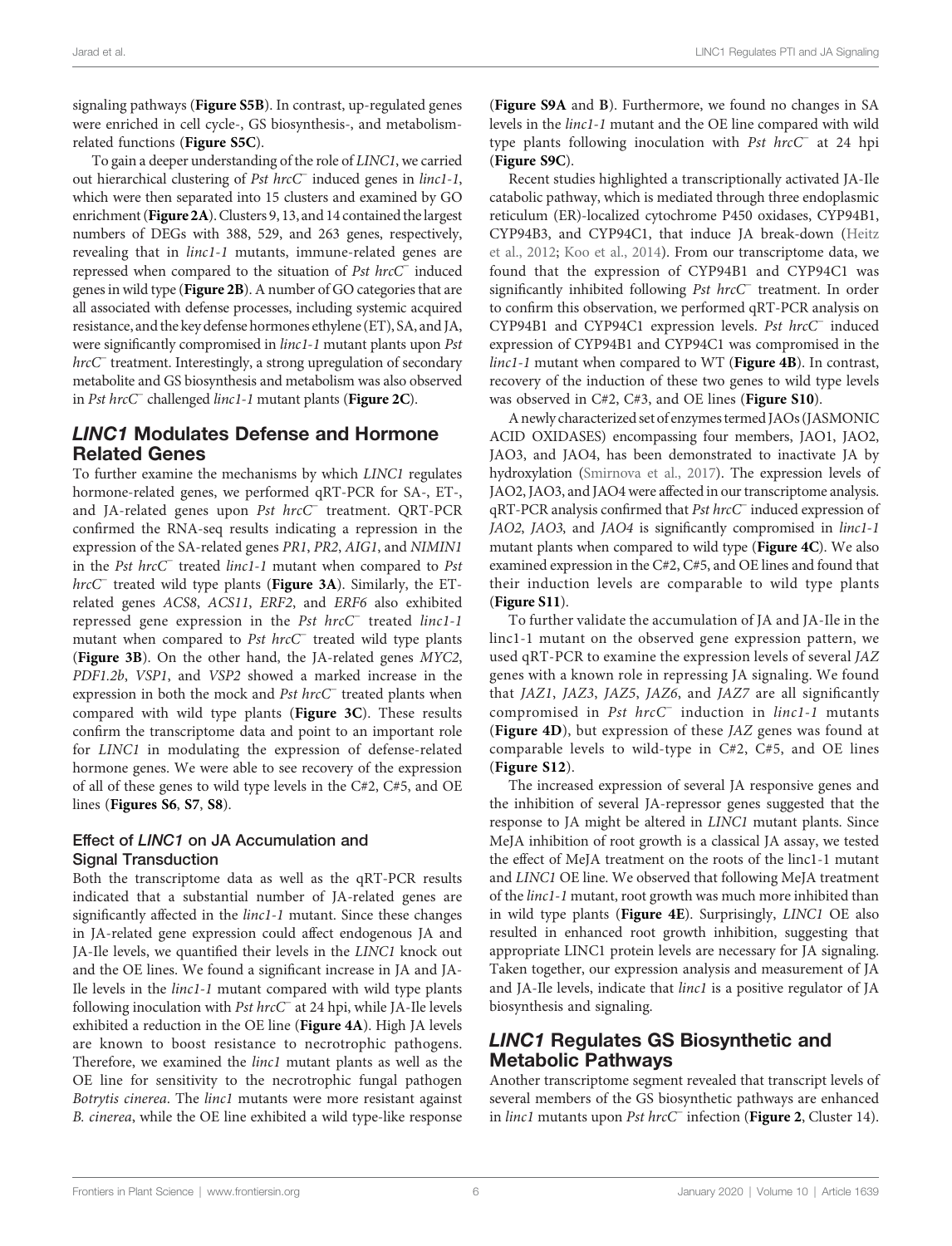<span id="page-6-0"></span>

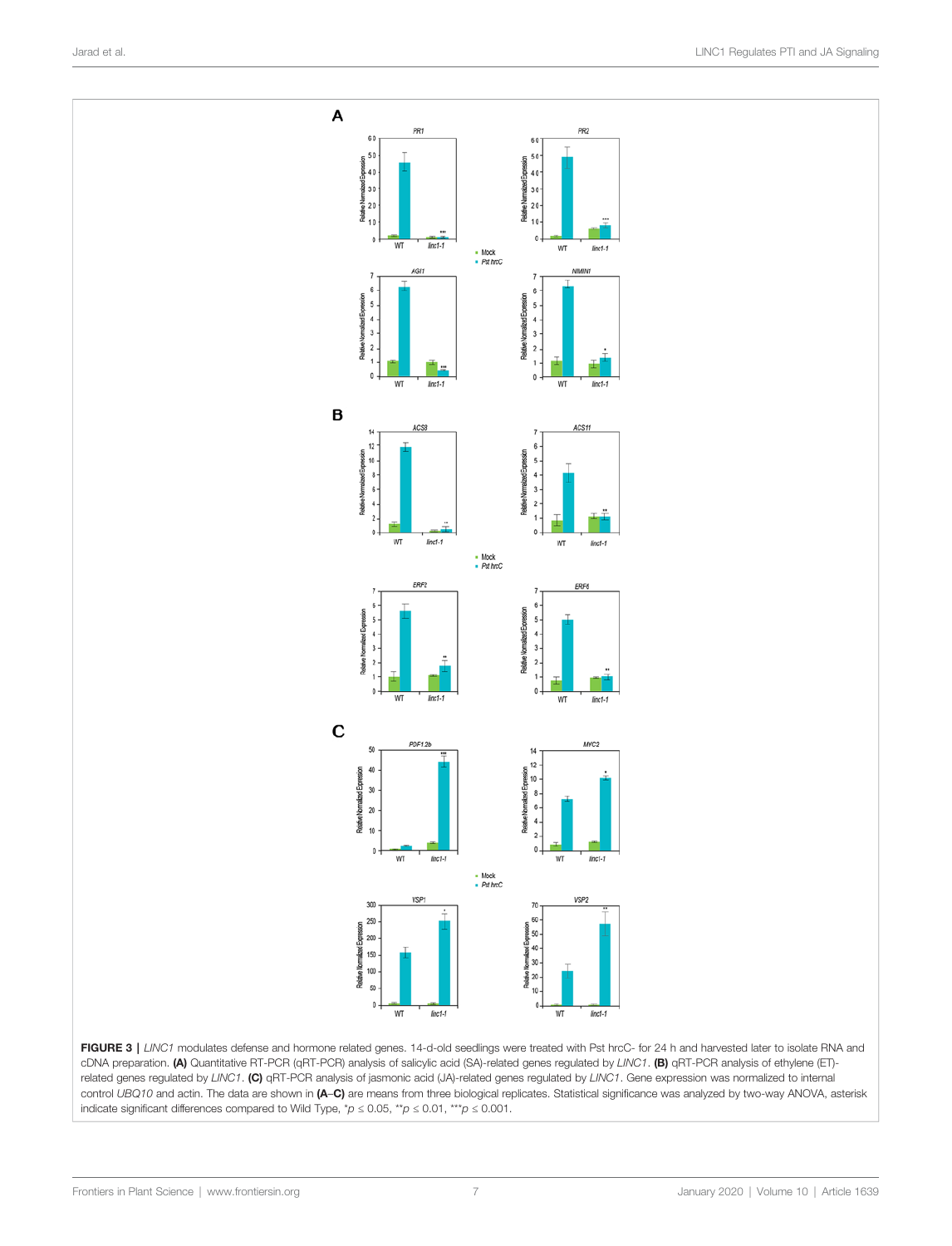<span id="page-7-0"></span>

FIGURE 4 | LINC1 modulates JA accumulation and signaling. (A) JA and JA-Ile levels in wild-type, linc1-1 and OE plants. Leaves of 3-4 weeks-old wild-type and  $line 1-1$  mutant were infiltrated with Pst hrcC- (OD 600 nm = 0.2). (B) 14-d-old seedlings were treated with Pst hrcC- for 24 h and harvested later to isolate RNA and cDNA preparation. qRT-PCR analysis of CYP94B1 and CYP94C1 genes regulated by LINC1. (C) qRT-PCR analysis of JAO2, JAO3 and JAO4 genes regulated by LINC1. (D) qRT-PCR analysis of JAZ1,3,5,6 and 7 genes regulated by LINC1. Gene expression was normalized to internal control UBQ10 and actin. (E) Both linc1-1 and OE plants show increased sensitivity to MeJA compared to wild type plants. Values are averages ± SE of three biological replicates consisting of pools of 12 seedlings. The data are shown in (A-E) are means from three biological replicates. Statistical significance was analyzed by two-way ANOVA, asterisk indicate significant differences compared to Wild Type,  $p \leq 0.05$ ,  $\alpha p \leq 0.01$ ,  $\alpha p \leq 0.001$ .

GS are a large group of secondary metabolites in Brassicaceae that are involved in plant defense against insects as well as pathogens ([Brader et al., 2006](#page-12-0); [Hopkins et al., 2009\)](#page-13-0). GS are amino acid-derived compounds and comprise the tryptophanderived IGS and methionine-derived AGS. Several R2R3-MYB transcription factors initiate the expression of GS biosynthetic genes. MYB28, MYB29, and MYB76 drive AGS biosynthesis ([Celenza et al., 2005](#page-12-0); [Gigolashvili et al., 2007;](#page-12-0) [Sonderby et al.,](#page-13-0) [2007](#page-13-0);[Gigolashvili et al., 2008;](#page-13-0) [Sonderby et al., 2010a;](#page-13-0) [Li et al., 2013\)](#page-13-0), while MYB34, MYB51, and MYB122 transcriptionally regulate IGS biosynthesis genes [\(Frerigmann and Gigolashvili, 2014\)](#page-12-0).

IGS and AGS synthesis is mostly JA-induced ([Sonderby et al.,](#page-13-0) [2010b\)](#page-13-0). The increased accumulation of JA and JA-Ile levels in linc1- 1 mutants led us to explore JA-induced GS synthesis. Before and after Pst hrcC<sup>−</sup> treatment, the expression of MYB28, MYB29, MYB76, MYB34, MYB51, and MYB122, was significantly upregulated in linc1-1 mutants when compared with wild type plants ([Figure 5A](#page-8-0)). Enhanced MYB transcription factor mRNA levels also correlated with upregulated expression of key biosynthetic genes, such as CYP79B2, CYP79B3, and CYP83B1 which are related to IGS synthesis, and CYP79F1, CYP79F2, and

CYP83A1, which are involved in AGS biosynthesis ([Figure 5B](#page-8-0)). The expression of GS genes was also assessed in our C#2, C#5, and OE lines, showing comparable levels to wild type ([Figures S13](#page-12-0), [S14](#page-12-0)). These results demonstrate that the expression of all the tested IGS and AGS biosynthetic genes is affected in linc1-1 mutants with and without Pst hrcC<sup>−</sup> treatment.

#### **DISCUSSION**

The Arabidopsis genome contains four LINC genes which have been extensively documented regarding their roles in regulating nuclear structure, chromatin organization, and nuclear size [\(Dittmer et al., 2007](#page-12-0); [Sakamoto and Takagi, 2013;](#page-13-0) [Wang et al.,](#page-13-0) [2013](#page-13-0); [Guo and Fang, 2014](#page-13-0); [Grob et al., 2014](#page-13-0)). Recent work addressed the role of the LINC gene family in biological processes such as seed germination [\(Zhao et al., 2016](#page-14-0)) and plant immunity [\(Zhao et al., 2016](#page-14-0); [Guo et al., 2017;](#page-13-0) [Choi et al., 2019](#page-12-0)). In the latter study, Guo et al. reported that among the single and double linc mutant lines tested, they observed a slightly enhanced pathogen resistance phenotype in the single linc1-1 mutant against infection by the virulent Psm ES4326 pathogen, but a much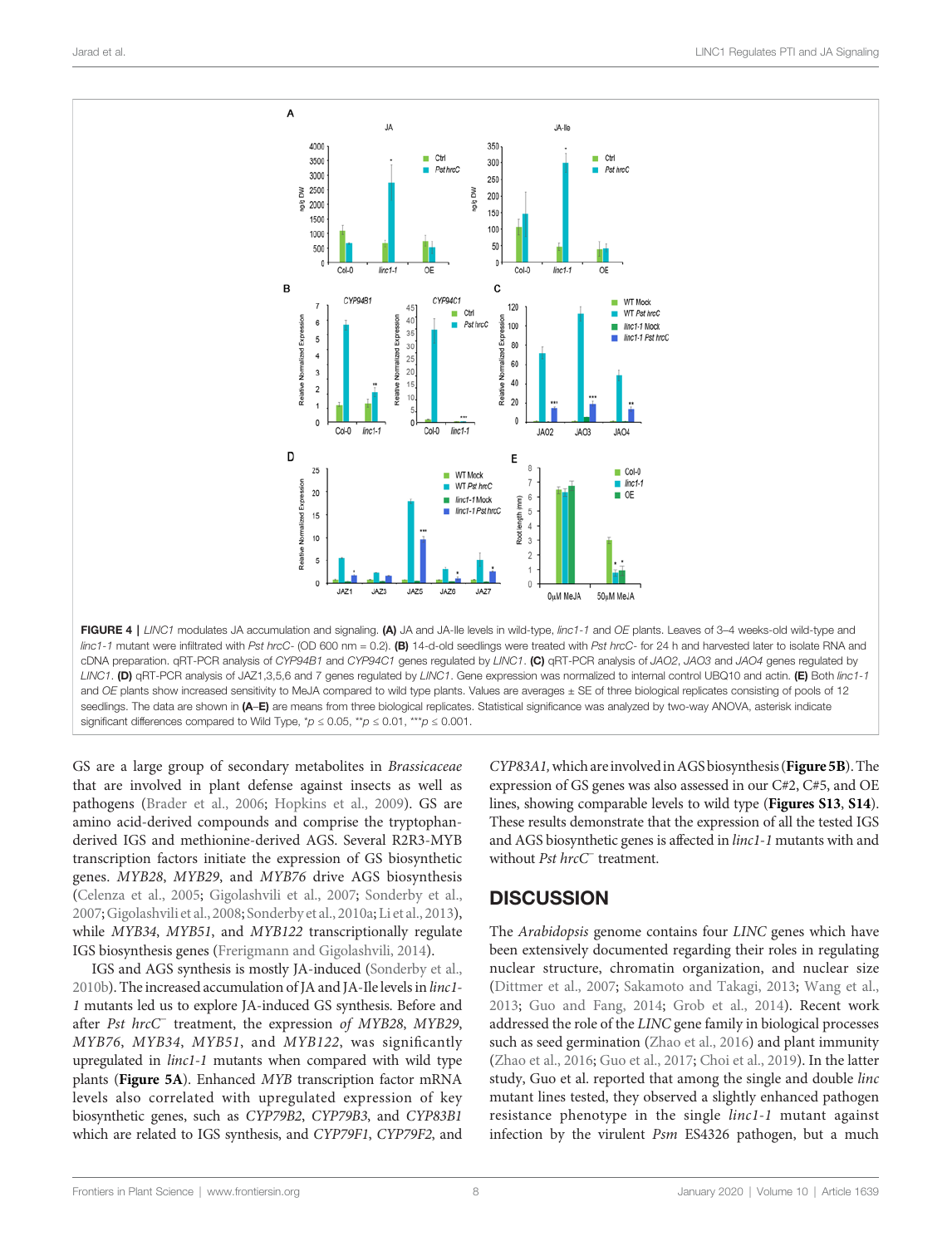<span id="page-8-0"></span>

FIGURE 5 | LINC1 modulates the glucosinolate biosynthesis pathway. 14-d-old seedlings were treated with Pst hrcC- for 24 h and harvested later to isolate RNA and cDNA preparation. (A) qRT-PCR analysis of expression levels of transcription factor genes involved in the biosynthetic pathway of indolic and aliphatic glucosinolates. (B) qRT-PCR analysis of expression levels of biosynthetic genes involved in the biosynthetic pathway of indolic and aliphatic glucosinolates. Gene expression was normalized to internal control UBQ10 and actin. The data are shown in  $(A, B)$  are means from three biological replicates. Statistical significance was analyzed by two-way ANOVA, asterisk indicate significant differences compared to Wild Type, \*p  $\leq 0.05$ , \*\*p  $\leq 0.01$ , \*\*\*p  $\leq 0.001$ .

stronger resistance phenotype in the linc1 linc2 double mutant. [Choi et al. \(2019\)](#page-12-0) recently also investigated the role of LINC genes in immunity. Upon Pst DC3000 infection, they found no difference in *linc1* and *linc4* single mutants but enhanced resistance in linc1/2 and linc1/4 double mutants. [Guo et al.](#page-13-0) [\(2017\)](#page-13-0) were able to observe lower SA levels in the linc1 linc2 double mutant than in wild-type plants after inoculation with Psm ES4326, whereas [Choi et al. \(2019\)](#page-12-0) found elevated SA levels only in linc1/2 double mutants. In the linc1/2 and linc1/4 double mutants, the same authors reported enhanced levels of cell death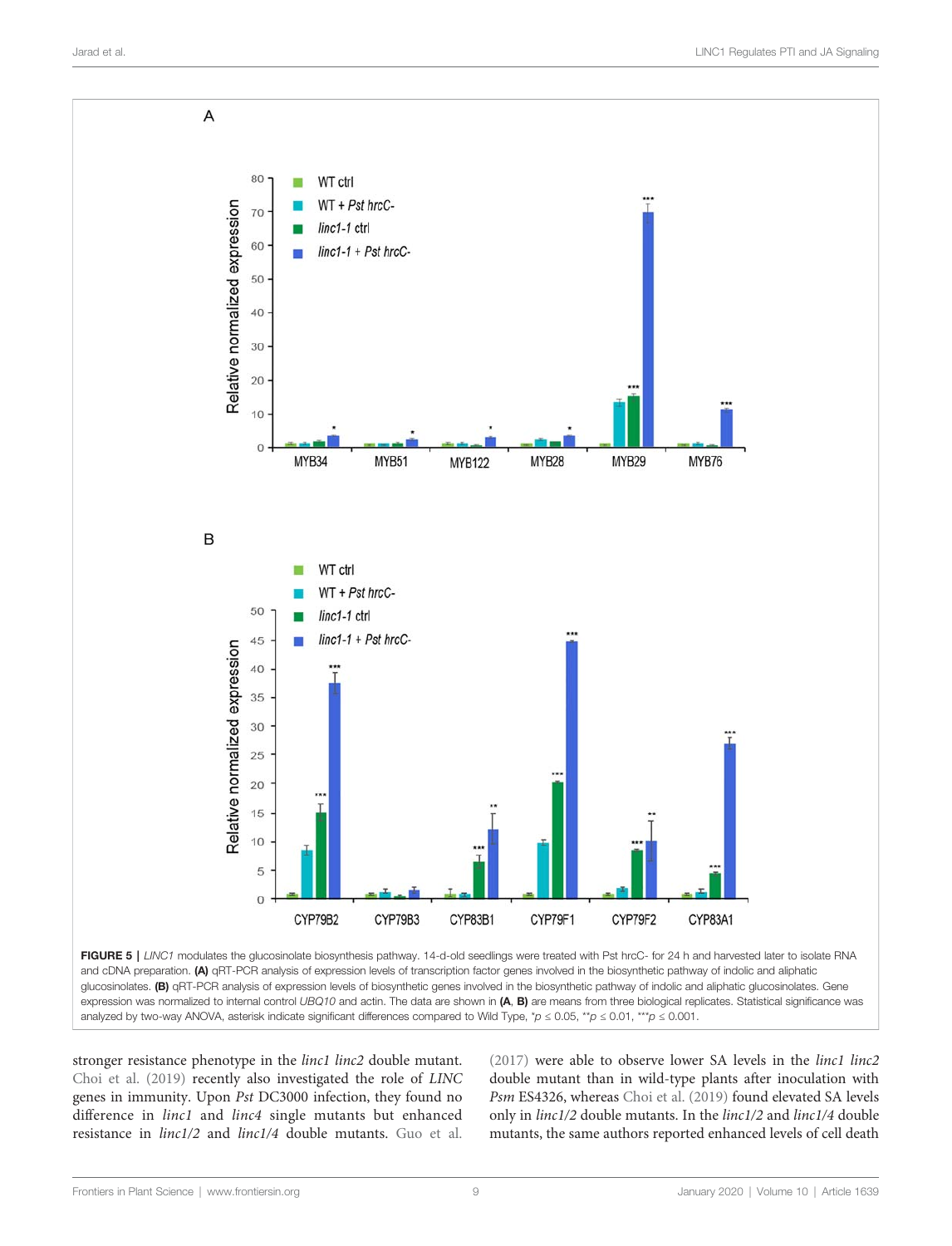and SID2, PR1, 2 and 5 mRNA amounts ([Choi et al., 2019\)](#page-12-0). These observations strongly indicate that members of the LINC gene family play a significant role in the plant immune response that necessitates further examination.

We examined if there is a specialized role for the LINC genes in the PTI response using inoculation with the PTI specific bacterial strain Pst hrcC<sup>−</sup> as a model system. Out of four single and two double mutant *linc* lines examined, only *linc1* single mutants exhibited enhanced susceptibility to Pst hrcC<sup>−</sup> infection. Additionally, our data further show that linc1 knock out mutants are compromised in the PAMP-induced activation of MPK3, MPK4, and MPK6 as well as the expression of PTI marker genes. These results corroborate the enhanced susceptibility phenotype of linc1 mutants to infection by non-virulent Pst hrcC<sup>−</sup> indicating that LINC1 plays a role in the transcriptional regulation of defense-related genes and is a positive regulator of PTI. We did not observe any changes in SA levels upon Pst hrcC<sup>−</sup> infection, but significant changes in JA and JA-Ile levels and observed that linc1 mutants show enhanced resistance to the nectrotrophic fungal pathogen B. cinerea. Since the single linc1 mutants already show a role for LINC1 in JA-related immune responses, we believe that this is the true function of LINC1, whereas double mutant combinations of several pathways might generate synthetic phenotypes.

Phytohormones play a key role in plant disease resistance, whereby pathogen infection-induced hormone level changes can result in pronounced effects on defense gene expression [\(Durrant](#page-12-0) [and Dong, 2004\)](#page-12-0). This prompted us to examine the global gene expression profile of a linc1-1 knock out mutant in response to Pst hrcC<sup>−</sup> infection. The data suggest that LINC1 controls defense and hormone signaling genes in response to Pst hrcC<sup>−</sup> infection. Furthermore, in response to infection, SA- and ET-related genes become significantly suppressed while JA response genes are strongly induced. These changes in the expression levels of hormone and immune related genes in response to Pst hrcC<sup>−</sup> infection further support a pivotal role for LINC1 in regulating PTI.

The substantial increase in the expression levels of the JA response genes in *linc1* mutant plants might result in an increase in endogenous JA and JA-Ile levels. Indeed, *linc1* knock out plants showed enhanced, whereas LINC1 OE resulted in reduced JA and JA-Ile levels. Furthermore, our analysis of the LINC1 KO and OE lines revealed no changes in SA levels when compared to wild-type after inoculation with Pst hrcC<sup>−</sup>. The increased JA levels together with the unchanged SA levels could explain the enhanced susceptibility of *linc1* mutant plants to Pst hrcC<sup>−</sup> infection, while at the same time exhibiting a resistant phenotype toward B. cinerea.

Key components in JA signaling are the JAZ proteins, which repress the activity of transcription factors in the absence of JA-Ile. Upon JA-Ile perception, JAZs dissociate from their TFs to form co-receptor complexes with COI1 before their subsequent degradation. The JAZ-released TFs can then activate JAresponsive genes and related defense ([Thines et al., 2007](#page-13-0); [Pauwels and Goossens, 2011\)](#page-13-0). We therefore investigated whether the observed increased JA accumulation leads to changes in the expression of JAZ repressors. Compared to wild type, we detected reduced expression of JAZ1, JAZ3, JAZ5, JAZ6, and JAZ7 in Pst hrcC<sup>−</sup> -untreated and treated LINC1 KO plants. To further investigate the effect of an increased expression of several JA-responsive genes along with the decreased expression of several JA-repressor genes on JA responses in the LINC1 lines, we performed a MeJA root growth inhibition assays. The inhibitory effect of MeJA on root growth was more pronounced in LINC1 KO and OE plants. This result supports the idea that LINC1 protein levels might also control JA signaling in a developmental context, but needs further studies.

GS as well as their hydrolysis products have been demonstrated to play a role in the resistance to biotic stresses [\(Brader et al., 2006](#page-12-0); [Schlaeppi et al., 2010](#page-13-0)). Characterization of the components of the GS biosynthetic pathway have been carried out and both transcription factors controlling GSrelated genes as well as core biosynthetic genes were identified [\(Halkier and Gershenzon, 2006](#page-13-0); [Brader et al., 2006\)](#page-12-0). Positive regulation of several GS transcription factors and biosynthetic genes has been shown to be JA driven [\(Doughty et al., 1995;](#page-12-0) [Brader et al., 2001;](#page-12-0) [Mikkelsen et al., 2003\)](#page-13-0). The increased JA and JA-Ile levels in linc1 mutant plants prompted us to examine if there is an effect on the GS biosynthetic pathways. We found that the expression of MYB transcription factors involved in regulation of tryptophan-derived IGS and methionine-derived AGS biosynthesis, including MYB28, MYB29, MYB76, MYB34, MYB51, and MYB122, was significantly upregulated in both Pst hrcC<sup>−</sup> treated and untreated linc1 plants when compared with wild-type. Examination of the expression pattern of several IGS and AGS biosynthetic genes, such as CYP79B2, CYP79B3, CYP83B1, CYP79F1, CYP79F2, and CYP83A1 under Pst hrcC treated and untreated conditions reveled that they were also highly induced in *linc1* mutant plants. In summary, the identification of a function of LINC1 in both JA signaling and JA-Ile accumulation reveals a new role for this protein in the regulation of JA-related processes including immunity (Figure 6).

#### MATERIALS AND METHODS

#### Plant Material and Growth Conditions

All Arabidopsis thaliana lines used in this study were in the Columbia-0 (Col-0) background which was used as wild-type plant. The following mutants and transgenic lines were used: linc1-1 (SALK\_025347; [Dittmer et al., 2007](#page-12-0); [Wang et al., 2013\)](#page-13-0), and linc1-2 (SALK\_016800; [Sakamoto and Takagi, 2013\)](#page-13-0). T-DNA insertions were confirmed by PCR using a specific primer of the T-DNA border (LBb1.3 primer for SALK lines: 5′- ATTTTGCCGATTTCGGAAC-3′) and gene-specific primers for newly described T-DNA lines are provided in [Table S1](#page-12-0). Arabidopsis plants were grown in Jiffy pots with a photoperiod of 16/8 h and at 22°C and 60% humidity, or on plates containing ½ Murashige-Skoog (MS) medium with a photoperiod of 16/8 h at 22°C. The Nicotiana benthamiana plants were soil-grown under a photoperiod of 16/8 h and at 28°C for 4 weeks and used for Agrobacterium infiltration for transient expression studies.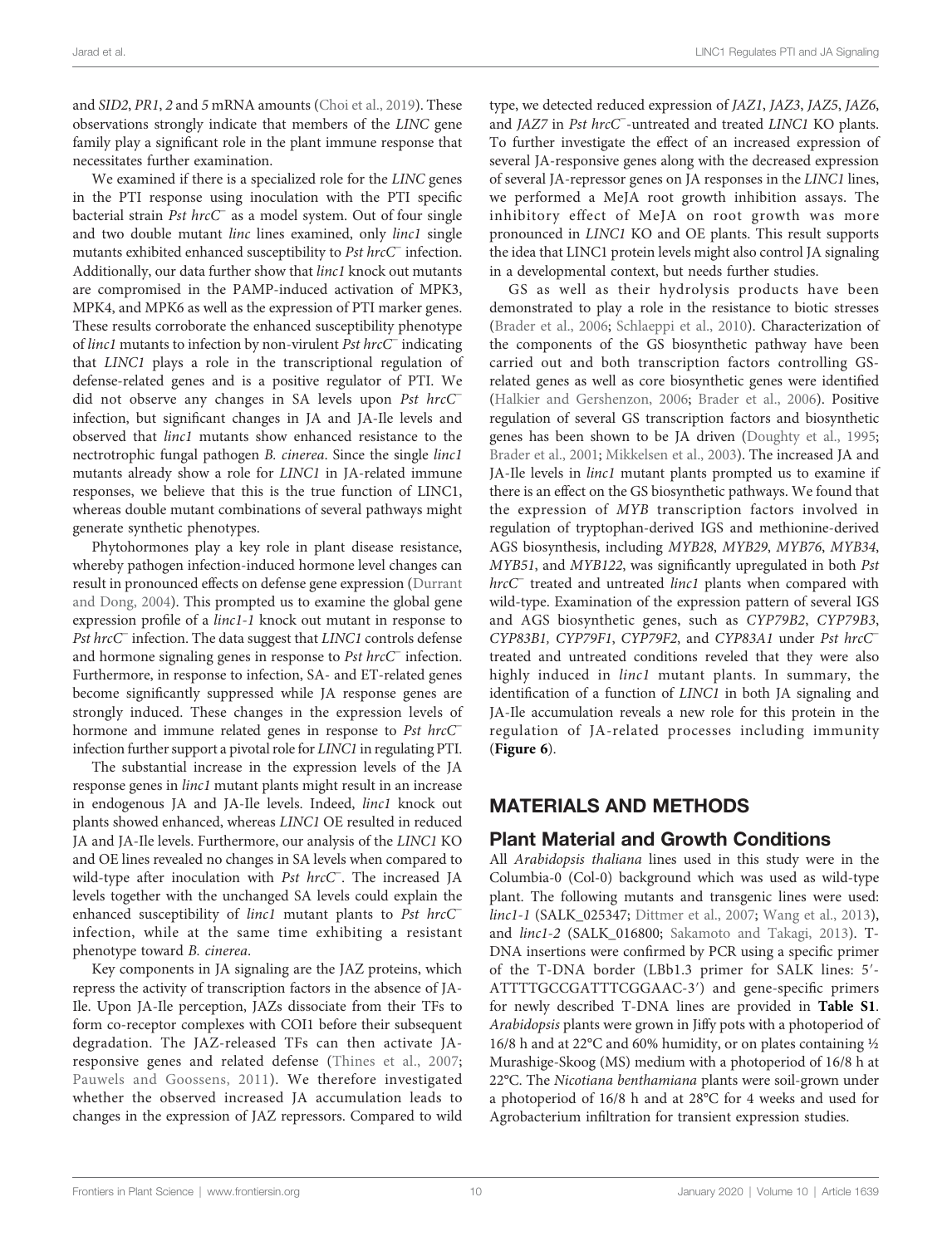

# Cloning and Transgenic Lines

The coding sequence of LINC1 was commercially synthesized from GenScript and cloned into the Gateway entry vector pENTR-D/Topo (Invitrogen). The gene was then shuttled using Gateway LR Clonase reaction (Invitrogen) into pDEST-His-MBP (Addgene) for recombinant protein expression and into pUBN (Addgene) for subcellular localization and generation of stable transgenic lines.

#### Pseudomonas Infection Studies

Bacterial strains used in this study were P. syringae pv. tomato DC3000 (Pst DC3000), P. syringae pv. tomato DC3000 hrcC (Pst hrcC<sup>−</sup> ), and P. syringae pv. maculicola ES4326 (Psm ES4326). The strains were grown on NYGA media (5 g/L bactopeptone, 3 g/L yeast extract, 20 ml/L glycerol, and 15 g/L agar) containing rifampicin (50 mg/l) at 28°C for 48 h. For bacterial enumeration assays, plants were sprayed with the strains (inoculum: OD600 nm = 0.2 for Pst DC3000 and Pst hrcC<sup>−</sup> and OD600 nm = 0.002 for  $Psm$  ES4326), suspended in 10 mM  $MgCl<sub>2</sub>$  containing 0.001% (v/v) Silwet L-77 (Bio world). Sprayed plants were covered with a transparent plastic lid for the remaining time of the experiment.

For bacterial titers, leaf discs from three different leaves per plant were harvested and washed, and then bacteria were extracted using 10 mM MgCl2 containing 0.04% (v/v) Silwet L-77. Quantification was done by plating appropriate dilutions on LB agar media containing rifampicin (50 mg/l) and incubated at 28°C for 2 days, after which the bacterial colonies were counted.

# B. cinerea Infection Studies

Inoculation with B. cinerea (strain: B05.10) for the microarray experiments was conducted on 4-week-old plants by placing a 5 µl droplet of a spore suspension  $(5*10^6$  spores/ml) on each rosette leaf (three fully expanded leaves per plant). Inoculated plants were covered with a transparent plastic dome to maintain high humidity and returned to the growth chamber for 72 h. For each biological replicate, inoculated leaves from three different plants were harvested and pictures were taken for lesion quantification.

# PAMP and Hormone Treatments

For PAMP treatments, flg22 synthesized peptide (GenScript Inc.), was used at 1  $\mu$ M concentration. 50  $\mu$ M of MeJA (Sigma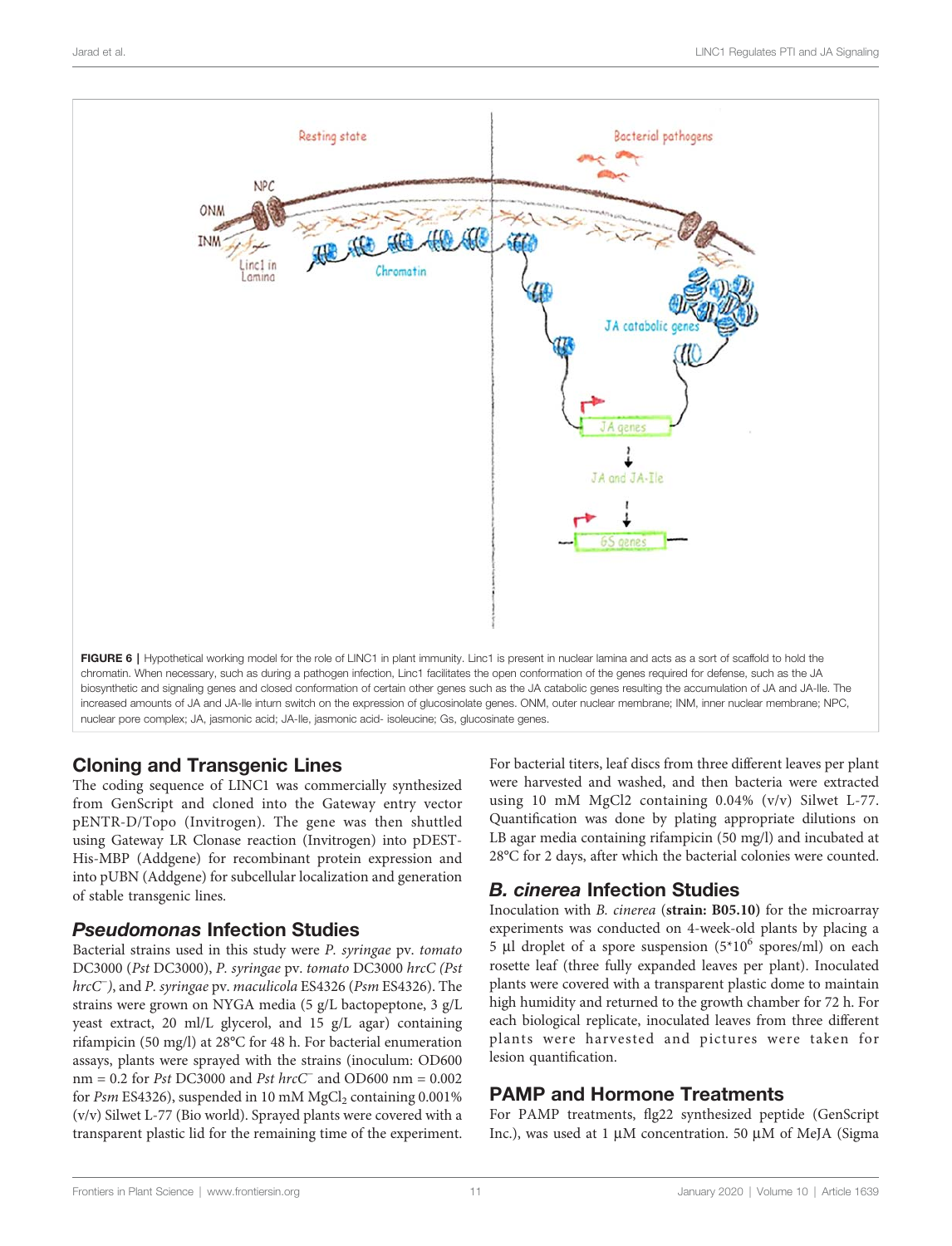Aldrich) was used for the root growth inhibition assay. Water treatment was used as mock treatment.

#### Protein Extraction, SDS-PAGE, and Western Blot

Total protein was extracted from frozen leaf tissue, subjected to SDS-PAGE, transferred to a polyvinylidene fluoride membrane (Millipore), and used for immunodetection as described (Meskiene et al., 2003). Anti-pTpY antibody (Cell Signaling) was used to detect the activation loop conserved in the MAPKs. Antigen–antibody complexes were detected with horseradish peroxidase-conjugated anti-rabbit secondary antibody (Sigma-Aldrich), proteins were then detected using ECL Select™ Western Blotting Detection Reagent (GE Healthcare Amersham™) and the ChemiDoc MP imaging system (BioRad). Equal protein transfer was monitored by staining membranes with Ponceau S (Sigma-Aldrich) for 5 min.

#### PAMP-Induced MAPK Activation

PAMP-induced MAPK activation assays were performed on 2 week-old seedlings grown in liquid medium. Seedlings were then elicited with  $1 \mu M$  flg22 for 0, 5, 10, 15, and 30 min and then collected and frozen in liquid nitrogen. MAPK activation-specific phosphorylation was monitored by Western blot analysis as described with Phospho-p44/42 MAPK (Erk1/2) (Thr202/ Tyr204) (D13.14.4E) XP rabbit monoclonal antibody (#4370, Cell Signaling) specific to dual phosphorylation of the activation loop of MAPK (pTEpY).

# PAMP-Induced Oxidative Burst

Twelve leaf discs (4 mm in diameter) of four 3–4 week old plants per genotype were collected. Each leaf disc was floated adaxialside-up in an individual well of a 96-well microtiter plate (Costar, Fisher Scientific) containing 150  $\mu$ l distilled H<sub>2</sub>O and then incubated overnight at 22°C in continuous light to reduce the immediate wounding response. Immediately prior to elicitation, the incubating medium was carefully removed from each well avoiding any tissue damage or desiccation. Using a multichannel pipet, then 100  $\mu$ l of the elicitation solution [10 mg/ml horseradish peroxidase (HRP, Sigma-Aldrich), 0.2 µM Luminol (Sigma-Aldrich), 1 µl flg22 (1mM)] was quickly added to each well containing leaf disc for the treated samples and without the 5 µl flg22 for control samples. Luminescence was measured every 1 min after the addition of elicitation solution for a period of 40 min using TECAN Infinite 200 PRO microplate reader and signal integration time was 0.5s. ROS measurements were expressed as means of RLU (Relative Light Units).

# Seedling Growth Inhibition

Seeds were sown on ½ MS medium supplemented with 1% agar, stratified for 2 days in the dark at 4°C, and incubated for 5 days at 22°C under a 16/8 h photoperiod. Five days old seedlings were then transferred to liquid ½ MS medium containing 1% sucrose and then left for 1 day to recover before supplementation with  $1 \mu M$  flg22. The seedlings were then weighed at 10 days after treatment in three independent experiments.

# PAMP-Induced Callose Deposition

6 days old seedlings (six independent plants per treatment) grown in ½ MS medium containing 1% sucrose in a 12 well plate were treated with 1  $\mu$ m of flg22 or water for 24 h. After 24 h, plants are placed in acetic acid:ethanol (1:3) over night to de-stain the chlorophyll from the leaf. Following the de-staining step plants were rehydrated with successive additions of ethanol (50% v/v) for 1 h, then 5 ml ethanol (30% v/v) for 1 h, and finally water for 2 h with two changes for washing. The plants were then incubated in the dark over night with 0.01% aniline blue in 150 mM  $K_2HPO_4$ . The following day individual leaves were mounted on slides in 50% glycerol, and observed via epifluorescence microscopy under UV illumination with a DAPI filter (Nikon). Pictures from three independent experiments was collected and the number of callose deposited calculated using the automated cell counting in ImageJ and results were given in number of cells per square pixel.

#### Subcellular Localization

8-day-old roots of stable transgenic homozygous lines of Arabidopsis plants overexpressing 35S::LINC1-GFP was used. Samples were visualized for GFP expression using a confocal laser-scanning microscope (Zeiss LSM).

#### Transcriptome Analysis

Total RNA was prepared from 2-week-old plants. Total RNA was extracted with NucleoSpin® RNA Plant extraction kit (Macherey-Nagel) according to the manufacturer's instructions. RNA was eluted in 60 µl RNase-free water. For RNA-seq, mRNA sequencing libraries were prepared from 1 µg of total RNA using TruSeq Stranded mRNA Library Prep Kit (Illumina). The libraries were pooled together and sequenced on a HiSeq4000 (Illumina) system. Three biological replicates were analyzed for each condition. Paired-end sequencing of RNA-Seq samples was performed using Illumina GAIIx with a read length of 100 bp. Reads were quality-controlled using FASTQC [\(http://www.](http://www.bioinformatics.babraham.ac.uk/projects/fastqc/) [bioinformatics.babraham.ac.uk/projects/fastqc/](http://www.bioinformatics.babraham.ac.uk/projects/fastqc/)). Trimmomatic was used for trimming of adaptor sequences. Parameters for read quality filtering were set as follows: Minimum length of 36 bp; Mean Phred quality score greater than 30; Leading and trailing bases removal with base quality below 3; Sliding window of 4:15. TopHat v2.0.9 was used for alignment of short reads to the A. thaliana genome TAIR10, Cufflinks v2.2.0 for transcript assembly and differential expression. To identify differentially expressed genes, specific parameters (p-value: 0.05; statistical correction: Benjamini Hochberg; FDR: 0.05) in cuffdiff were used. Postprocessing and visualization of differential expression were done using cummeRbund v2.0.0. Genes were considered as regulated if fold change was more than 1.5 and  $p$ -value  $< 0.05$  compared to mock condition. Identified de-regulated genes were used to generate HCL tree using Multi Experiment Viewer (MeV 4.9.0 version, TM4,[https://sourceforge.net/projects/mev-tm4/](https://sourceforge.net/projects/mev-tm4/files/mev-tm4/MeV% 204.9.0/)files/mev[tm4/MeV% 204.9.0/](https://sourceforge.net/projects/mev-tm4/files/mev-tm4/MeV% 204.9.0/)). The normalization for the raw data was carried out for every gene and hierarchical clustering was performed under Euclidian distances, average linkage and leaf order optimization. Gene enrichment analyses were performed using AgriGO [\(http://systemsbiology.cau.edu.cn/agriGOv2/](http://systemsbiology.cau.edu.cn/agriGOv2/)).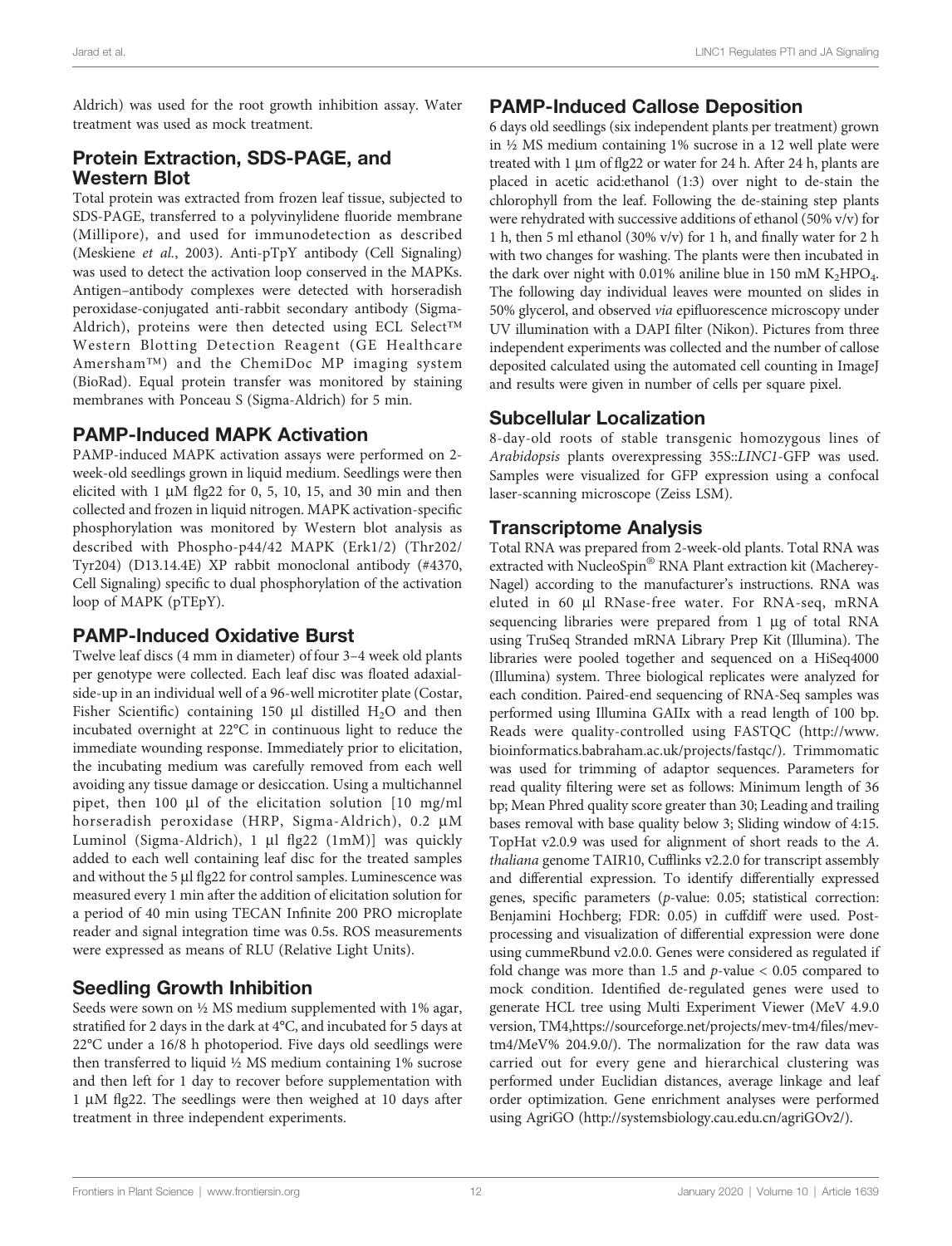#### <span id="page-12-0"></span>Quantitative RT-PCR

The quantitative PCR was carried out using SsoAdvanced™ Universal SYBR® Green Supermix (Bio-Rad) in the CFX96 Touch™ Real-Time PCR Detection System (Bio-Rad). The relative expression values were determined using ACTIN2 (At3g18780) and UBIQUITIN10 (At4g05320) as reference genes and comparative analysis was carried out by Bio-Rad CFX manager software with the Ct method (2- $\Delta\Delta$ Ct). Normalized gene expression was expressed relative to wild-type controls in each experiment.

#### Phytohormone Measurements

For phytohormones quantification, the leaves from 4-weeks old (wild-type, linc1-1 and OE) plants were collected after inoculated as described above. 24 h after treatment, the plants were harvested, immediately frozen in liquid nitrogen, freeze-dried overnight in a Liophylazer, and grinded in a Gino grinder (for 2 cycles of 45 s each, at 1150 rpm). They were then aliquoted in 1.5 ml tubes (around 10 mg) and extracted with 1.0 ml of 70% methanol containing the respective phytohormones internal standards (d6-JA and d5-SA). The measurements were performed on an Agilent 1100 HPLC system (Agilent Technologies, Böblingen, Germany) connected to a LTQ Iontrap mass spectrometer (Thermo Scientific, Bremen, Germany), and the quantification was based on a calibration curve using original SA, JA, and JA-Ile standards (Almeida Trapp et al., 2014).

#### MeJA-Mediated Inhibition of Root Growth

Seeds were plated on ½ MS agar media plates with or without 50 µM MeJA (Sigma-Aldrich), placed for 2 days at 4°C in the dark, and subsequently placed vertically for 10 days. Three independent biological replicates were measured for each sample, and similar results were obtained from each independent experiment.

# **REFERENCES**

- Ahuja, I., Kissen, R., and Bones, A. M. (2012). Phytoalexins in defense against pathogens. Trends Plant Sci. 17 (2), 73–90. doi: [10.1016/j.tplants.2011.11.002](https://doi.org/10.1016/j.tplants.2011.11.002)
- Almeida Trapp, M., De Souza, G. D., Rodrigues-Filho, E., Boland, W., and Mithofer, A. (2014). Validated method for phytohormone quantification in plants. Front. Plant Sci. 5, 417. doi: [10.3389/fpls.2014.00417](https://doi.org/10.3389/fpls.2014.00417)
- Brader, G., Tas, E., and Palva, E. T. (2001). Jasmonate-dependent induction of indole glucosinolates in Arabidopsis by culture filtrates of the nonspecific pathogen Erwinia carotovora. Plant Physiol. 126 (2), 849–860. doi: [10.1104/](https://doi.org/10.1104/pp.126.2.849) [pp.126.2.849](https://doi.org/10.1104/pp.126.2.849)
- Brader, G., Mikkelsen, M. D., Halkier, B. A., and Tapio Palva, E. (2006). Altering glucosinolate profiles modulates disease resistance in plants. Plant j.: Cell Mol. Biol. 46 (5), 758–767. doi: [10.1111/j.1365-313X.2006.02743.x](https://doi.org/10.1111/j.1365-313X.2006.02743.x)
- Browse, J. (2009). Jasmonate passes muster: a receptor and targets for the defense hormone. Annu. Rev. Plant Biol. 60, 183–205. doi: [10.1146/annurev.arplant.](https://doi.org/10.1146/annurev.arplant.043008.092007) [043008.092007](https://doi.org/10.1146/annurev.arplant.043008.092007)
- Celenza, J. L., Quiel, J. A., Smolen, G. A., Merrikh, H., Silvestro, A. R., Normanly, J., et al. (2005). The Arabidopsis ATR1 Myb transcription factor controls indolic glucosinolate homeostasis. Plant Physiol. 137 (1), 253–262. doi: [10.1104/](https://doi.org/10.1104/pp.104054395) [pp.104054395](https://doi.org/10.1104/pp.104054395)
- Choi, J., Strickler, S. R., and Richards, E. J. (2019). Loss of CRWN nuclear proteins induces cell death and salicylic acid defense signaling. Plant Physiol. 179, 1315– 1329. doi: [10.1104/pp.18.01020](https://doi.org/10.1104/pp.18.01020)
- Collier, S. M., and Moffett, P. (2009). NB-LRRs work a "bait and switch" on pathogens. Trends Plant Sci. 14 (10), 521–529. doi: [10.1016/j.tplants.2009.08.001](https://doi.org/10.1016/j.tplants.2009.08.001)

#### Statistical Analysis

Statistical significance based on two-way ANOVA analysis was performed with Prism 7 (GraphPad Software).

# DATA AVAILABILITY STATEMENT

The RNAseq data discussed in this publication have been deposited in NCBI's Gene Expression Omnibus and are accessible through GEO Series accession number GSE118854 ([https://www.ncbi.nlm.nih.gov/geo/query/acc.cgi?](https://www.ncbi.nlm.nih.gov/geo/query/acc.cgi?acc=GSE118854) [acc=GSE118854](https://www.ncbi.nlm.nih.gov/geo/query/acc.cgi?acc=GSE118854)).

# AUTHOR CONTRIBUTIONS

MJ, NR, and HH designed the study. MJ, MA-T, MM, and NR performed experimental work. MJ, KM, MA-T, MM, AM and NR analyzed data. MJ, NR and HH wrote the paper. All authors read and approved the manuscript.

# FUNDING

This work was supported by the King Abdullah University of Science and Technology grant (BAS/1/1062-01-01 and URF/1/ 2965-01-01 to H.H.).

# SUPPLEMENTARY MATERIAL

The Supplementary Material for this article can be found online at: [https://www.frontiersin.org/articles/10.3389/fpls.2019.](https://www.frontiersin.org/articles/10.3389/fpls.2019.01639/full#supplementary-material) [01639/full#supplementary-material](https://www.frontiersin.org/articles/10.3389/fpls.2019.01639/full#supplementary-material)

- Dittmer, T. A., and Richards, E. J. (2008). Role of LINC proteins in plant nuclear morphology. Plant Signaling Behav. 3 (7), 485–487. doi: [10.4161/psb.3.7.5682](https://doi.org/10.4161/psb.3.7.5682)
- Dittmer, T. A., Stacey, N. J., Sugimoto-Shirasu, K., and Richards, E. J. (2007). LITTLE NUCLEI genes affecting nuclear morphology in Arabidopsis thaliana. Plant Cell 19 (9), 2793–2803. doi: [10.1105/tpc.107.053231](https://doi.org/10.1105/tpc.107.053231)
- Dixon, R. A. (2001). Natural products and plant disease resistance. Nature 411 (6839), 843–847. doi: [10.1038/35081178](https://doi.org/10.1038/35081178)
- Dodds, P. N., and Rathjen, J. P. (2010). Plant immunity: towards an integrated view of plant-pathogen interactions. Nat. Rev. Genet. 11 (8), 539–548. doi: [10.1038/nrg2812](https://doi.org/10.1038/nrg2812)
- Doughty, K. J., Kiddle, G. A., Pye, B. J., Wallsgrove, R. M., and Pickett, J. A. (1995). Selective induction of glucosinolates in oilseed rape leaves by methyl jasmonate. Phytochemistry 38 (2), 347–350. doi: [10.1016/0031-9422\(94\)](https://doi.org/10.1016/0031-9422(94)00653-B) [00653-B](https://doi.org/10.1016/0031-9422(94)00653-B)
- Durrant, W. E., and Dong, X. (2004). Systemic acquired resistance. Annu. Rev. Phytopathol. 42, 185–209. doi: [10.1146/annurev.phyto.42.040803.140421](https://doi.org/10.1146/annurev.phyto.42.040803.140421)
- Fonseca, S., Chini, A., Hamberg, M., Adie, B., Porzel, A., Kramell, R., et al. (2009). (+)-7-iso-Jasmonoyl-L-isoleucine is the endogenous bioactive jasmonate. Nat. Chem. Biol. 5 (5), 344–350. doi: [10.1038/nchembio.161](https://doi.org/10.1038/nchembio.161)
- Frerigmann, H., and Gigolashvili, T. (2014). MYB34, MYB51, and MYB122 distinctly regulate indolic glucosinolate biosynthesis in Arabidopsis thaliana. Mol. Plant 7 (5), 814–828. doi: [10.1093/mp/ssu004](https://doi.org/10.1093/mp/ssu004)
- Gigolashvili, T., Yatusevich, R., Berger, B., Muller, C., and Flugge, U. I. (2007). The R2R3-MYB transcription factor HAG1/MYB28 is a regulator of methioninederived glucosinolate biosynthesis in Arabidopsis thaliana. Plant J. Cell Mol. Biol. 51 (2), 247–261. doi: [10.1111/j.1365-313X.2007.03133.x](https://doi.org/10.1111/j.1365-313X.2007.03133.x)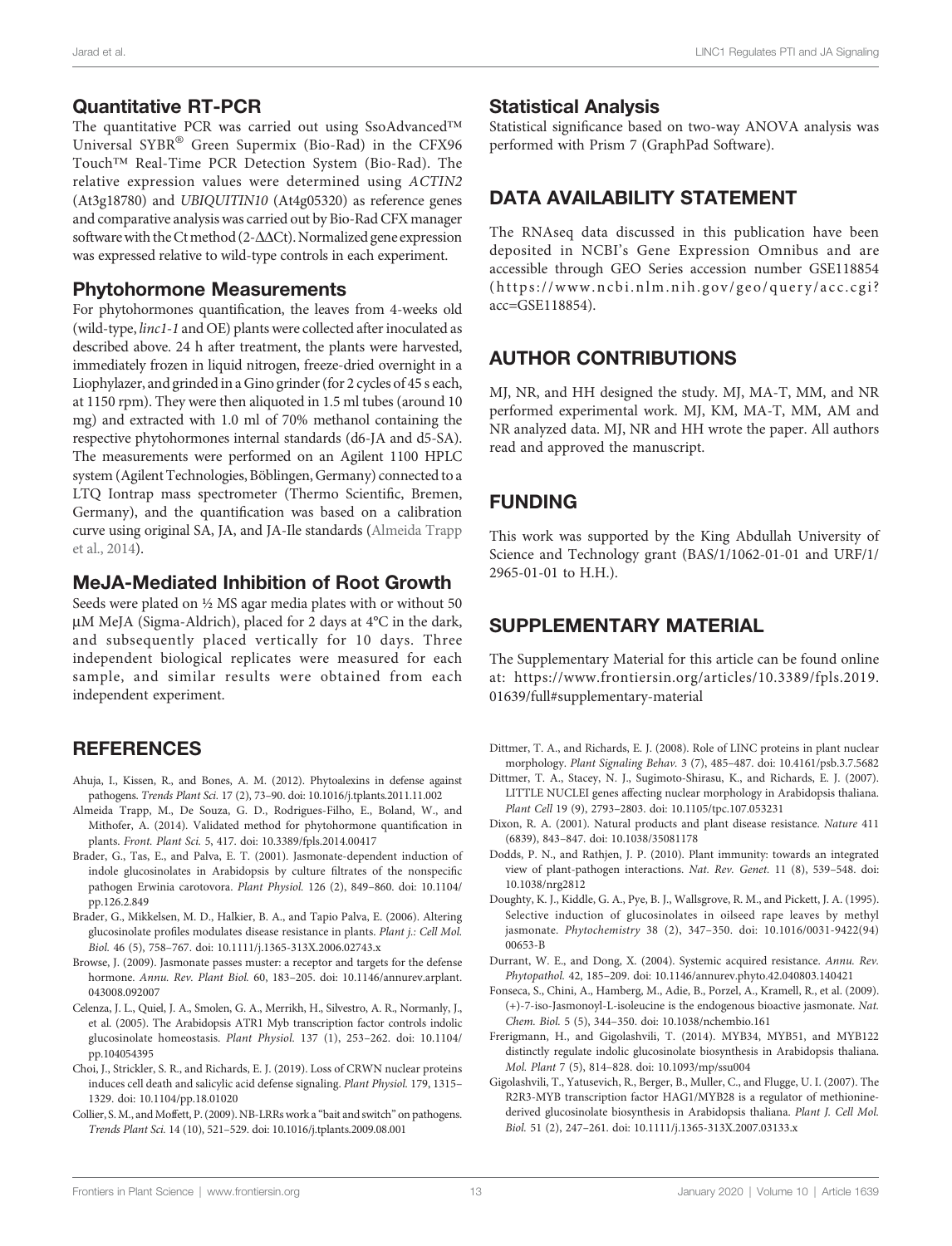- <span id="page-13-0"></span>Gigolashvili, T., Engqvist, M., Yatusevich, R., Muller, C., and Flugge, U. I. (2008). HAG2/MYB76 and HAG3/MYB29 exert a specific and coordinated control on the regulation of aliphatic glucosinolate biosynthesis in Arabidopsis thaliana. New Phytol. 177 (3), 627–642. doi: [10.1111/j.1469-8137.2007.02295.x](https://doi.org/10.1111/j.1469-8137.2007.02295.x)
- Gomez-Gomez, L., Felix, G., and Boller, T. (1999). A single locus determines sensitivity to bacterial flagellin in Arabidopsis thaliana. Plant j.: Cell Mol. Biol. 18 (3), 277–284. doi: [10.1046/j.1365-313x.1999.00451.x](https://doi.org/10.1046/j.1365-313x.1999.00451.x)
- Grant, M. R., and Jones, J. D. (2009). Hormone (dis)harmony moulds plant health and disease. Science 324 (5928), 750–752. doi: [10.1126/science.1173771](https://doi.org/10.1126/science.1173771)
- Graumann, K. (2014). Evidence for LINC1-SUN associations at the plant nuclear periphery. PloS One 9 (3), e93406. doi: [10.1371/journal.pone.0093406](https://doi.org/10.1371/journal.pone.0093406)
- Grob, S., Schmid, M. W., and Grossniklaus, U. (2014). Hi-C analysis in Arabidopsis identifies the KNOT, a structure with similarities to the flamenco locus of Drosophila. Mol. Cell 55 (5), 678–693. doi: [10.1016/](https://doi.org/10.1016/j.molcel.2014.07.009) [j.molcel.2014.07.009](https://doi.org/10.1016/j.molcel.2014.07.009)
- Guo, T., and Fang, Y. (2014). Functional organization and dynamics of the cell nucleus. Front. Plant Sci. 5, 378. doi: [10.3389/fpls.2014.00378](https://doi.org/10.3389/fpls.2014.00378)
- Guo, T., Mao, X., Zhang, H., Zhang, Y., Fu, M., Sun, Z., et al. (2017). Lamin-like Proteins Negatively Regulate Plant Immunity through NAC WITH TRANSMEMBRANE MOTIF1-LIKE9 and NONEXPRESSOR OF PR GENES1 in Arabidopsis thaliana. Mol. Plant 10 (10), 1334–1348. doi: [10.1016/j.molp.2017.09.008](https://doi.org/10.1016/j.molp.2017.09.008)
- Halkier, B. A., and Gershenzon, J. (2006). Biology and biochemistry of glucosinolates. Annu. Rev. Plant Biol. 57, 303–333. doi: [10.1146/](https://doi.org/10.1146/annurev.arplant.57.032905.105228) [annurev.arplant.57.032905.105228](https://doi.org/10.1146/annurev.arplant.57.032905.105228)
- Hann, D. R., Gimenez-Ibanez, S., and Rathjen, J. P. (2010). Bacterial virulence effectors and their activities. Curr. Opin. Plant Biol. 13 (4), 388–393. doi: [10.1016/j.pbi.2010.04.003](https://doi.org/10.1016/j.pbi.2010.04.003)
- Heitz, T., Widemann, E., Lugan, R., Miesch, L., Ullmann, P., Desaubry, L., et al. (2012). Cytochromes P450 CYP94C1 and CYP94B3 catalyze two successive oxidation steps of plant hormone Jasmonoyl-isoleucine for catabolic turnover. J. Biol. Chem. 287 (9), 6296–6306. doi: [10.1074/jbc.M111.316364](https://doi.org/10.1074/jbc.M111.316364)
- Hopkins, R. J., van Dam, N. M., and van Loon, J. J. (2009). Role of glucosinolates in insect-plant relationships and multitrophic interactions. Annu. Rev. Entomol. 54, 57–83. doi: [10.1146/annurev.ento.54.110807.090623](https://doi.org/10.1146/annurev.ento.54.110807.090623)
- Jones, J. D., and Dangl, J. L. (2006). The plant immune system. Nature 444 (7117), 323–329. doi: [10.1038/nature05286](https://doi.org/10.1038/nature05286)
- Koo,A. J., Gao, X., Jones,A. D., and Howe, G.A. (2009).A rapid wound signal activates the systemic synthesis of bioactive jasmonates in Arabidopsis. Plant J. Cell Mol. Biol. 59 (6), 974–986. doi: [10.1111/j.1365-313X.2009.03924.x](https://doi.org/10.1111/j.1365-313X.2009.03924.x)
- Koo, A. J., Thireault, C., Zemelis, S., Poudel, A. N., Zhang, T., Kitaoka, N., et al. (2014). Endoplasmic reticulum-associated inactivation of the hormone jasmonoyl-L-isoleucine by multiple members of the cytochrome P450 94 family in Arabidopsis. J. Biol. Chem. 289 (43), 29728–29738. doi: [10.1074/](https://doi.org/10.1074/jbc.M114.603084) [jbc.M114.603084](https://doi.org/10.1074/jbc.M114.603084)
- Li, Y., Sawada, Y., Hirai, A., Sato, M., Kuwahara, A., Yan, X., et al. (2013). Novel insights into the function of Arabidopsis R2R3-MYB transcription factors regulating aliphatic glucosinolate biosynthesis. Plant Cell Physiol. 54 (8), 1335– 1344. doi: [10.1093/pcp/pct085](https://doi.org/10.1093/pcp/pct085)
- Liese, A., and Romeis, T. (2013). Biochemical regulation of in vivo function of plant calcium-dependent protein kinases (CDPK). Biochim. Biophys. Acta 1833 (7), 1582–1589. doi: [10.1016/j.bbamcr.2012.10.024](https://doi.org/10.1016/j.bbamcr.2012.10.024)
- Macho, A. P., and Zipfel, C. (2014). Plant PRRs and the activation of innate immune signaling. Mol. Cell 54 (2), 263–272. doi: [10.1016/j.molcel.2014.03.028](https://doi.org/10.1016/j.molcel.2014.03.028)
- Mikkelsen, M. D., Petersen, B. L., Glawischnig, E., Jensen, A. B., Andreasson, E., and Halkier, B. A. (2003). Modulation of CYP79 genes and glucosinolate profiles in Arabidopsis by defense signaling pathways. Plant Physiol. 131 (1), 298–308. doi: [10.1104/pp.011015](https://doi.org/10.1104/pp.011015)
- Mur, L. A., Kenton, P., Lloyd, A. J., Ougham, H., and Prats, E. (2008). The hypersensitive response; the centenary is upon us but how much do we know? J. Exp. Bot. 59 (3), 501–520. doi: [10.1093/jxb/erm239](https://doi.org/10.1093/jxb/erm239)
- Nicaise, V., Roux, M., and Zipfel, C. (2009). Recent advances in PAMPtriggered immunity against bacteria: pattern recognition receptors watch over and raise the alarm. Plant Physiol. 150 (4), 1638–1647. doi: [10.1104/](https://doi.org/10.1104/pp.109.139709) [pp.109.139709](https://doi.org/10.1104/pp.109.139709)
- Nurnberger, T., Brunner, F., Kemmerling, B., and Piater, L. (2004). Innate immunity in plants and animals: striking similarities and obvious differences. Immunol. Rev. 198, 249–266. doi: [10.1046/j.1365-313x.1999.00451.x](https://doi.org/10.1046/j.1365-313x.1999.00451.x)
- Pauwels, L., and Goossens, A. (2011). The JAZ proteins: a crucial interface in the jasmonate signaling cascade. Plant Cell 23 (9), 3089–3100. doi: [10.1105/](https://doi.org/10.1105/tpc.111.089300) [tpc.111.089300](https://doi.org/10.1105/tpc.111.089300)
- Poulet, A., Probst, A. V., Graumann, K., Tatout, C., and Evans, D. (2017). Exploring the evolution of the proteins of the plant nuclear envelope. Nucleus (Austin Tex) 8 (1), 46–59. doi: [10.1080/19491034.2016.1236166](https://doi.org/10.1080/19491034.2016.1236166)
- Sakamoto, Y., and Takagi, S. (2013). LITTLE NUCLEI 1 and 4 regulate nuclear morphology in Arabidopsis thaliana. Plant Cell Physiol. 54 (4), 622–633. doi: [10.1093/pcp/pct031](https://doi.org/10.1093/pcp/pct031)
- Schlaeppi, K., Abou-Mansour, E., Buchala, A., and Mauch, F. (2010). Disease resistance of Arabidopsis to Phytophthora brassicae is established by the sequential action of indole glucosinolates and camalexin. Plant J. Cell Mol. Biol. 62 (5), 840–851. doi: [10.1111/j.1365-313X.2010.04197.x](https://doi.org/10.1111/j.1365-313X.2010.04197.x)
- Schwessinger, B., and Ronald, P. C. (2012). Plant innate immunity: perception of conserved microbial signatures. Annu. Rev. Plant Biol. 63, 451–482. doi: [10.1146/annurev-arplant-042811-105518](https://doi.org/10.1146/annurev-arplant-042811-105518)
- Smirnova, E., Marquis, V., Poirier, L., Aubert, Y., Zumsteg, J., Menard, R., et al. (2017). Jasmonic Acid Oxidase 2 Hydroxylates Jasmonic Acid and Represses Basal Defense and Resistance Responses against Botrytis cinerea Infection. Mol. Plant 10 (9), 1159–1173. doi: [10.1016/j.molp.2017.07.010](https://doi.org/10.1016/j.molp.2017.07.010)
- Sonderby, I. E., Hansen, B. G., Bjarnholt, N., Ticconi, C., Halkier, B. A., and Kliebenstein, D. J. (2007). A systems biology approach identifies a R2R3 MYB gene subfamily with distinct and overlapping functions in regulation of aliphatic glucosinolates. PloS One 2 (12), e1322. doi: [10.1371/journal.pone.0001322](https://doi.org/10.1371/journal.pone.0001322)
- Sonderby, I. E., Burow, M., Rowe, H. C., Kliebenstein, D. J., and Halkier, B. A. (2010a). A complex interplay of three R2R3 MYB transcription factors determines the profile of aliphatic glucosinolates in Arabidopsis. Plant Physiol. 153 (1), 348–363. doi: [10.1104/pp.109.149286](https://doi.org/10.1104/pp.109.149286)
- Sonderby, I. E., Geu-Flores, F., and Halkier, B. A. (2010b). Biosynthesis of glucosinolates–gene discovery and beyond. Trends Plant Sci. 15 (5), 283–290. doi: [10.1016/j.tplants.2010.02.005](https://doi.org/10.1016/j.tplants.2010.02.005)
- Spoel, S. H., and Dong, X. (2012). How do plants achieve immunity? Defence without specialized immune cells. Nat. Rev. Immunol. 12 (2), 89–100. doi: [10.1038/nri3141](https://doi.org/10.1038/nri3141)
- Takken, F. L., and Goverse, A. (2012). How to build a pathogen detector: structural basis of NB-LRR function. Curr. Opin. Plant Biol. 15 (4), 375–384. doi: [10.1016/j.pbi.2012.05.001](https://doi.org/10.1016/j.pbi.2012.05.001)
- Tamura, K., Iwabuchi, K., Fukao, Y., Kondo, M., Okamoto, K., Ueda, H., et al. (2013). Myosin XI-i links the nuclear membrane to the cytoskeleton to control nuclear movement and shape in Arabidopsis. Curr. Biol. CB 23 (18), 1776– 1781. doi: [10.1016/j.cub.2013.07.035](https://doi.org/10.1016/j.cub.2013.07.035)
- Thines, B., Katsir, L., Melotto, M., Niu, Y., Mandaokar, A., Liu, G., et al. (2007). JAZ repressor proteins are targets of the SCF(COI1) complex during jasmonate signalling. Nature 448 (7154), 661–665. doi: [10.1038/nature05960](https://doi.org/10.1038/nature05960)
- Torres, M. A., Jones, J. D., and Dangl, J. L. (2006). Reactive oxygen species signaling in response to pathogens. Plant Physiol. 141 (2), 373–378. doi: [10.1104/pp.106.079467](https://doi.org/10.1104/pp.106.079467)
- Tsuda, K., and Katagiri, F. (2010). Comparing signaling mechanisms engaged in pattern-triggered and effector-triggered immunity. Curr. Opin. Plant Biol. 13 (4), 459–465. doi: [10.1016/j.pbi.2010.04.006](https://doi.org/10.1016/j.pbi.2010.04.006)
- Tsuda, K.,Mine,A., Bethke, G., Igarashi, D., Botanga,C. J., Tsuda, Y., et al. (2013). Dual regulation of gene expression mediated by extended MAPK activation and salicylic acid contributes to robust innate immunity in Arabidopsis thaliana. PloS Genet. 9 (12), e1004015. doi: [10.1371/journal.pgen.1004015](https://doi.org/10.1371/journal.pgen.1004015)
- Wang, H., Dittmer, T. A., and Richards, E. J. (2013). Arabidopsis CROWDED NUCLEI (CRWN) proteins are required for nuclear size control and heterochromatin organization. BMC Plant Biol. 13, 200. doi: [10.1186/1471-2229-13-200](https://doi.org/10.1186/1471-2229-13-200)
- Xu, X. M., Meulia, T., and Meier, I. (2007). Anchorage of plant RanGAP to the nuclear envelope involves novel nuclear-pore-associated proteins. Curr. Biol. CB 17 (13), 1157–1163. doi: [10.1016/j.cub.2007.05.076](https://doi.org/10.1016/j.cub.2007.05.076)
- Yan, J., Li, S., Gu, M., Yao, R., Li, Y., Chen, J., et al. (2016). Endogenous bioactive jasmonate is composed of a set of (+)-7-iso-JA-Amino acid conjugates. Plant Physiol. 172 (4), 2154–2164. doi: [10.1104/pp.16.00906](https://doi.org/10.1104/pp.16.00906)
- Zhang, J., Shao, F., Li, Y., Cui, H., Chen, L., Li, H., et al. (2007). A Pseudomonas syringae effector inactivates MAPKs to suppress PAMP-induced immunity in plants. Cell host Microbe 1 (3), 175–185. doi: [10.1016/j.chom.2007.03.006](https://doi.org/10.1016/j.chom.2007.03.006)
- Zhang, F., Yao, J., Ke, J., Zhang, L., Lam, V. Q., Xin, X. F., et al. (2015). Structural basis of JAZ repression of MYC transcription factors in jasmonate signalling. Nature 525 (7568), 269–273. doi: [10.1038/nature14661](https://doi.org/10.1038/nature14661)